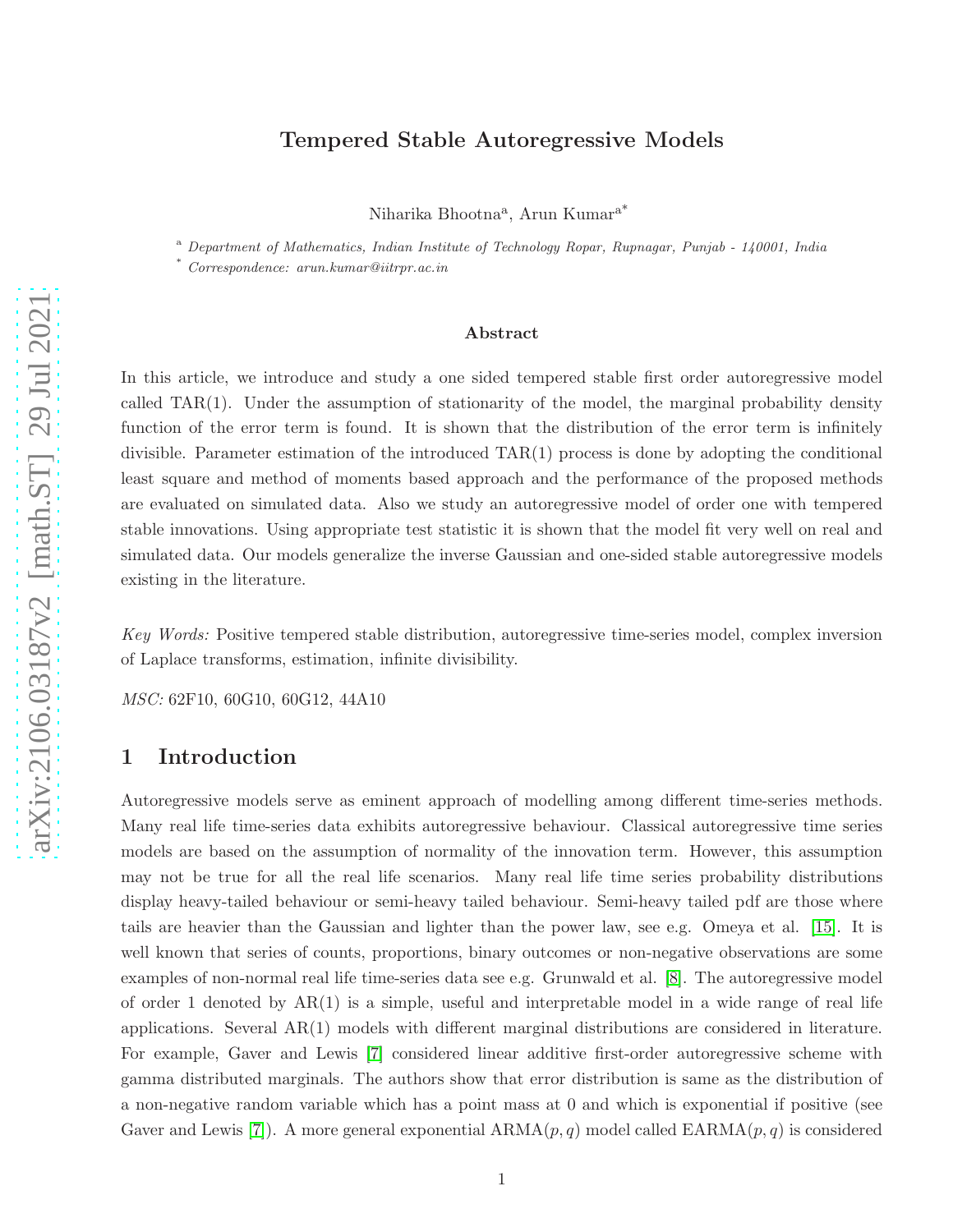in Lawrance and Lewis [\[13\]](#page-18-1). A second order autoregressive model is considered in Dewald and Lewis [\[4\]](#page-17-2), where Laplace distributed marginals are considered. Abraham and Balakrishna [\[1\]](#page-17-3) considered inverse Gaussian autoregressive model where the marginals are inverse Gaussian distributed. The authors shows that after fixing a parameter of the inverse Gaussian to 0 the error term is also inverse Gaussian distributed.

In this paper, we consider tempered stable autoregressive model of order 1 and denote it by TAR(1). This model generalizes the work discussed in Abraham and Balakrishna [\[1\]](#page-17-3). Since one parameter inverse Gaussian (also called Lévy distribution) is a particular case of the one sided tempered stable distribution. We derive the explicit form of the error density. Further, we show that if the AR(1) series marginals are stable distributed the error is also stable distributed with some scaling. A step-by-step procedure of the estimation of the parameters of the proposed model is given. Moreover, we consider an  $AR(1)$  model with one sided tempered stable innovations. This model is different from the  $TAR(1)$ model where marginals are one sided tempered stable and here the innovations are positive tempered stable distributed. The application of this model is shown on real life power consumption data. The rest of the paper is organized as follows: Section 2 defines the TAR(1) model where the explicit form of the density of the error term , infinite divisibility, moments and parameter estimation methods of  $TAR(1)$  model are discussed. In Section 3, an  $AR(1)$  model with positive tempered stable innovations is introduced. The estimation procedure of the parameters of the introduced model is given based on method of moments and conditional least square. The simulations study, where efficacy of the estimation procedure is discussed based on simulated data and real life application are discussed in this section. The last section concludes.

## 2 Tempered Stable Autoregressive Model

In this section, we introduce the tempered stable autoregressive model and discuss the main properties. Consider an autoregressive process of order 1, defined as:

<span id="page-1-0"></span>
$$
X_n = \rho X_{n-1} + \epsilon_n,\tag{2.1}
$$

where  $|\rho| < 1$  and  $\{\epsilon_n, n \geq 1\}$  is sequence of i.i.d. random variables. Assuming marginals  $X_n$ 's to be stationary positive tempered stable distributed. Then there exist a distribution of  $\epsilon_n$ 's. The class of stable distributions is denoted by  $Stable(\beta, \nu, \mu, \sigma)$ , with parameter  $\beta \in (0, 2]$  is the stability index,  $\nu \in [-1,1]$  is the skewness parameter,  $\mu \in \mathbb{R}$  is the location parameter and  $\sigma > 0$  is the shape parameter. The stable class probability density functions do not possess closed form except for three cases (Gaussian, Cauchy, and Lévy). Generally stable distributions are represented in terms of their characteristic functions or Laplace transforms. Stable distributions are infinitely divisible. The onesided stable random variable S has following Laplace transform (see Samorodnitsky and Taqqu  $[19]$ )

$$
\mathbb{E}(e^{-sS}) = e^{-s^{\beta}}, \ s > 0, \ \beta \in (0,1). \tag{2.2}
$$

The right tail of the S behaves (see e.g. Samorodnitsky and Taqqu [\[19\]](#page-18-2))

<span id="page-1-1"></span>
$$
\mathbb{P}(S > x) \sim \frac{x^{-\beta}}{\Gamma(1-\beta)}, \text{ as } x \to \infty.
$$
 (2.3)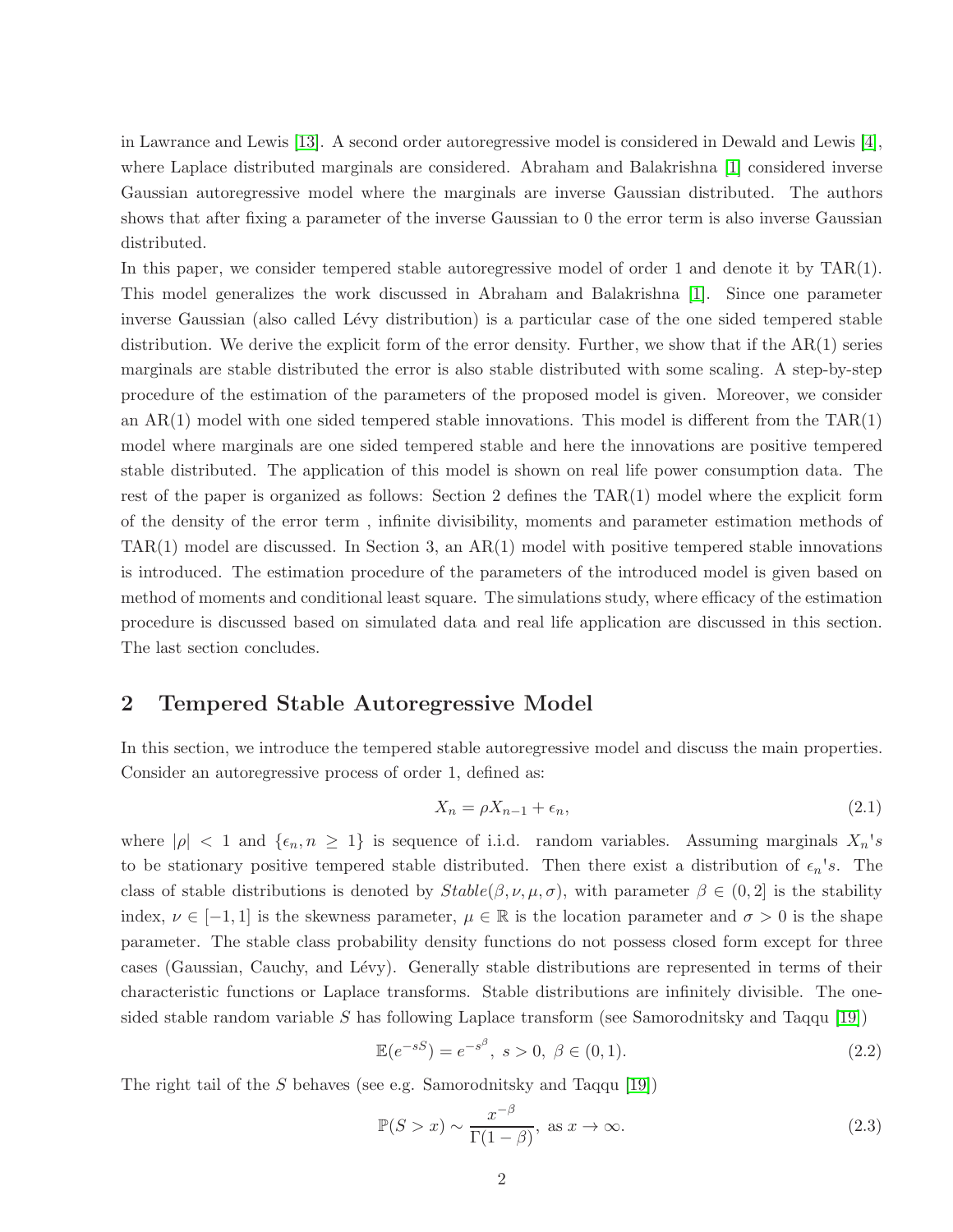Next, we introduce the positive tempered stable distribution. The positive tempered stable random variable T with tempering parameter  $\lambda > 0$  and stability index  $\beta \in (0,1)$ , has the Laplace transform (LT) (see e.g. Meerschaert et al. [\[14\]](#page-18-3), Kumar and Vellaisamy [\[12\]](#page-18-4))

<span id="page-2-3"></span>
$$
\mathbb{E}\left(e^{-sT}\right) = e^{-\left((s+\lambda)^{\beta}-\lambda^{\beta}\right)}.
$$
\n(2.4)

Note that tempered stable distributions are obtained by exponential tempering in the distributions of  $\alpha$ -stable distributions (see Rosinski [\[18\]](#page-18-5)). The advantage of tempered stable distribution over an  $\alpha$ -stable distribution is that it has moments of all order and its density is also infinitely divisible. The probability density function for T is given by

$$
f_{\beta,\lambda}(x) = e^{-\lambda x + \lambda^{\beta}} f_{\beta}(x), \quad \lambda > 0, \ \beta \in (0,1), \tag{2.5}
$$

where  $f_{\beta}(x)$  is the PDF of an  $\alpha$ -stable distribution (Uchaikin and Zolotarev [\[22\]](#page-18-6)). The tail probability of tempered stable distribution has the following asymptotic behavior

$$
\mathbb{P}(T > x) \sim c_{\beta,\lambda} \frac{e^{-\lambda x}}{x^{\beta}}, \text{ as } x \to \infty,
$$
\n(2.6)

where  $c_{\beta,\lambda} = \frac{1}{\beta \pi} \Gamma(1+\beta) \sin(\pi \beta) e^{\lambda^{\beta}}$ . The first two moments of tempered stable distribution are given by

$$
\mathbb{E}(T) = \beta \lambda^{\beta - 1}, \quad \mathbb{E}(T)^2 = \beta (1 - \beta) \lambda^{\beta - 2} + (\beta \lambda^{\beta - 1})^2. \tag{2.7}
$$

A pdf  $u(x)$  is called a semi-heavy tailed pdf if

<span id="page-2-0"></span>
$$
u(x) \sim e^{-cx}v(x), \ c > 0,
$$

where v is a regularly varying function (see e.g. Omeya et al. [\[15\]](#page-18-0)). Recall that a positive function v is regularly varying with index  $\nu$  if

<span id="page-2-1"></span>
$$
\lim_{x \to \infty} \frac{v(dx)}{v(x)} = d^{\nu}, \ d > 0.
$$

Using [\(2.6\)](#page-2-0), it is straight forward to show that

$$
f_{\beta,\lambda}(x) \sim \lambda c_{\beta,\lambda} x^{-\beta} e^{-\lambda x}
$$
, as  $x \to \infty$ ,

and hence the tempered stable density function is semi-heavy tailed.

### 2.1 Distributional Properties

In this subsection, we discuss about the distributional properties related to the introduced TAR(1) process. If each  $X_n$  in [\(2.1\)](#page-1-0) is positive tempered stable then the Laplace transform of  $X_n$  is given by

$$
\Phi_{X_n}(s) = \mathbb{E}(\exp(-sX_n)) = \mathbb{E}(\exp(-s(\rho X_{n-1} + \epsilon_n))) = \Phi_{X_{n-1}}(s)\Phi_{\epsilon_n}(s).
$$
\n(2.8)

Assuming  $X_n$ 's to be stationary distributed, it follows

<span id="page-2-2"></span>
$$
\Phi_X(s) = \exp\{-( (\lambda + s)^{\beta} - \lambda^{\beta})\}, \quad \lambda > 0, \ \beta \in (0, 1), \tag{2.9}
$$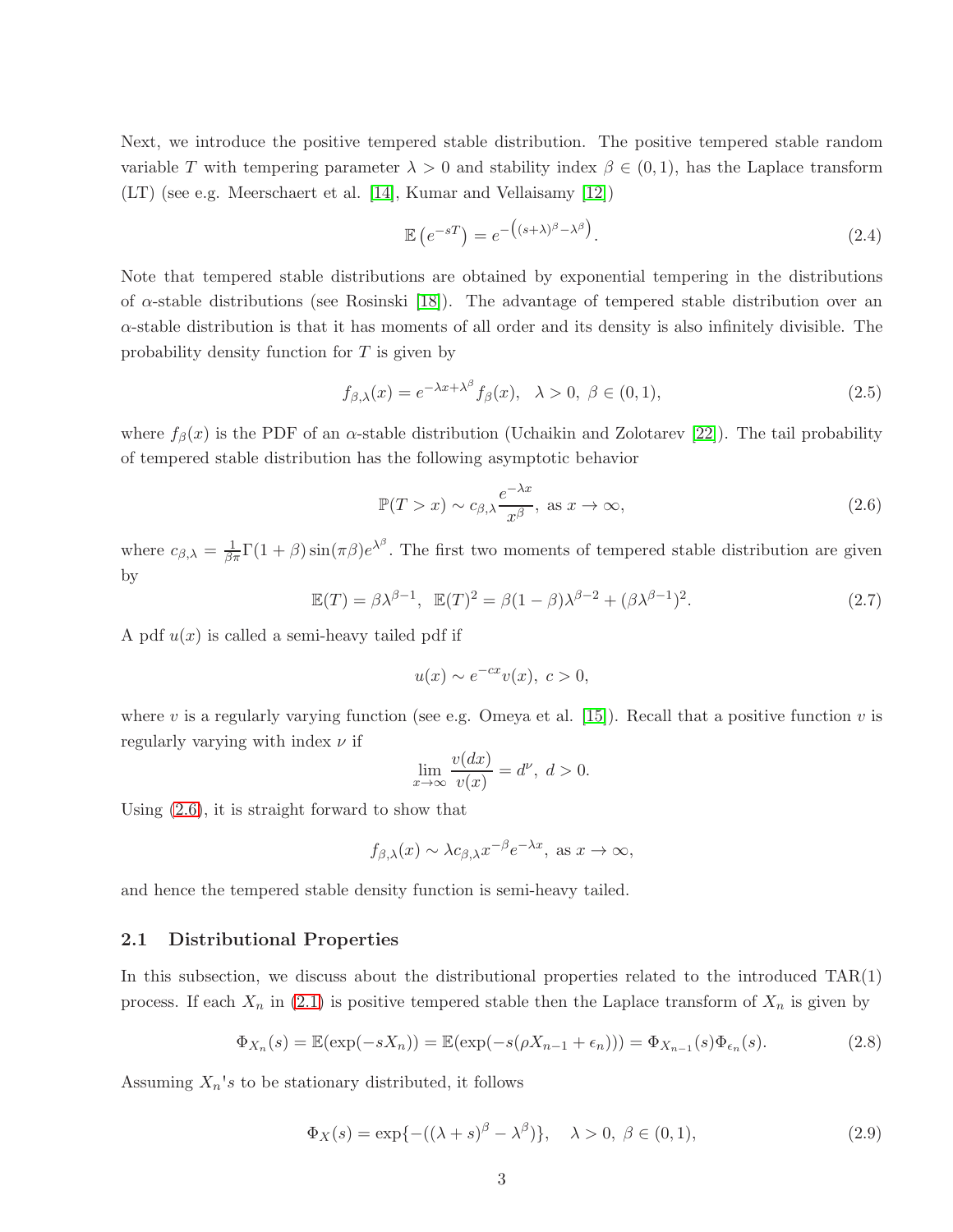and

<span id="page-3-0"></span>
$$
\Phi_X(\rho s) = \exp\{-(\left(\lambda + \rho s\right)^{\beta} - \lambda^{\beta})\}, \quad \lambda > 0, \ \beta \in (0, 1). \tag{2.10}
$$

Using  $(2.8)$ 

$$
\Phi_X(s) = \Phi_{\epsilon}(s)\Phi_X(\rho s),\tag{2.11}
$$

which implies

$$
\Phi_{\epsilon}(s) = \frac{\Phi_X(s)}{\Phi_X(\rho s)}.\tag{2.12}
$$

Putting values from [\(2.9\)](#page-2-2) and [\(2.10\)](#page-3-0), yields

<span id="page-3-1"></span>
$$
\Phi_{\epsilon}(s) = \exp\{(\rho s + \lambda)^{\beta} - (s + \lambda)^{\beta}\}.
$$
\n(2.13)

**Remark 2.1.** For  $\lambda = 0$  in [\(2.13\)](#page-3-1), we have  $\Phi_{\epsilon}(s) = e^{-(1-\rho^{\beta})s^{\beta}}$ , which is the Laplace transform of a positive stable random variable  $(1 - \rho^{\beta})^{1/\beta}S$ . Hence, it shows that the if the AR(1) series is stable the error term is also stable.

<span id="page-3-3"></span>**Proposition 2.1.** The error distribution with Laplace transform  $(2.13)$  is infinitely divisible.

*Proof.* By Feller [\[5\]](#page-17-4), a pdf  $f(x)$ ,  $x \ge 0$  is infinitely divisible iff its Laplace transform is of the form  $F(s)$  =  $e^{-\phi(s)}$ ,  $s > 0$  where  $\phi(s)$  has a completely monotone derivative. Further, a function  $\psi(\cdot)$  is completely monotone if it possesses derivatives  $\psi^{(n)}(\cdot)$  of all orders and  $(-1)^n \psi^{(n)}(s) \geq 0$ ,  $s > 0$ ,  $n = 0, 1, \cdots$  (see e.g. Feller[\[5\]](#page-17-4), p. 439). For  $\Phi_{\epsilon}(s)$ , we have  $\phi(s) = (s + \lambda)^{\beta} - (\rho s + \lambda)^{\beta}$  which gives  $\phi'(s) = \beta(s + \lambda)^{\beta - 1} \beta \rho(\rho s+\lambda)^{\beta-1}$ . Consider  $\psi(s)=(s+\lambda)^{\beta-1}$ , which yields to  $\psi^{(n)}(s)=(\beta-1)(\beta-2)\cdots(\beta-n)(s+\lambda)^{\beta-n-1}$ . Thus  $(-1)^n \psi^{(n)}(s) \geq 0$ ,  $n = 0, 1, 2, \cdots$ . Similarly, considering  $\zeta(s) = (\rho s + \lambda)^{\beta-1}$  we can show that  $\zeta(s)$ is completely monotone. Moreover,  $(-1)^n \phi^n(s) = (-1)^n \psi^n(s) - (-1)^n \zeta^n(s)$  and  $\psi^n(s)$  is always greater than  $\zeta^{n}(s)$  as  $0 < \rho < 1$ , this implies  $(-1)^{n} \phi^{n}(s) \ge 0$ . So  $\phi(s)$  has completely monotone derivative.

Next, we provide the explicit form of the pdf of the error term using complex inversion formula, which generalize the corresponding results in Abraham and Balakrishna [\[1\]](#page-17-3).

**Theorem 2.1.** For the stationary tempered stable autoregressive model defined in  $(2.1)$  with Laplace transform defined as

<span id="page-3-2"></span>
$$
\mathbb{E}\left(e^{-sX_n}\right) = e^{-\left((s+\lambda)^{\beta}-\lambda^{\beta}\right)},\tag{2.14}
$$

the pdf of the innovation term has following integral form

$$
g(x) = \frac{1}{2\pi i} \int_0^{\infty} \left( e^{-\lambda x/\rho} e^{-wx} e^{\rho^{\beta}w^{\beta}e^{i\pi\beta} - (we^{i\pi} + \lambda - \lambda/\rho)^{\beta}} - e^{-\lambda x/\rho} e^{-wx} e^{\rho^{\beta}w^{\beta}e^{-i\pi\beta} - (we^{-i\pi} + \lambda - \lambda/\rho)^{\beta}} \right) dw
$$
  
+ 
$$
\frac{1}{2\pi i} \int_0^{(\lambda/\rho) - \lambda} \left( e^{-\lambda x} e^{-wx} e^{(-\lambda\rho + \rho we^{i\pi} + \lambda)^{\beta} - (we^{i\pi})^{\beta}} - e^{-\lambda x} e^{-wx} e^{(-\lambda\rho + \rho we^{-i\pi} + \lambda)^{\beta} - (we^{-i\pi})^{\beta}} \right) dw,
$$
(2.15)

where  $\lambda > 0$  and  $\beta \in (0, 1)$ .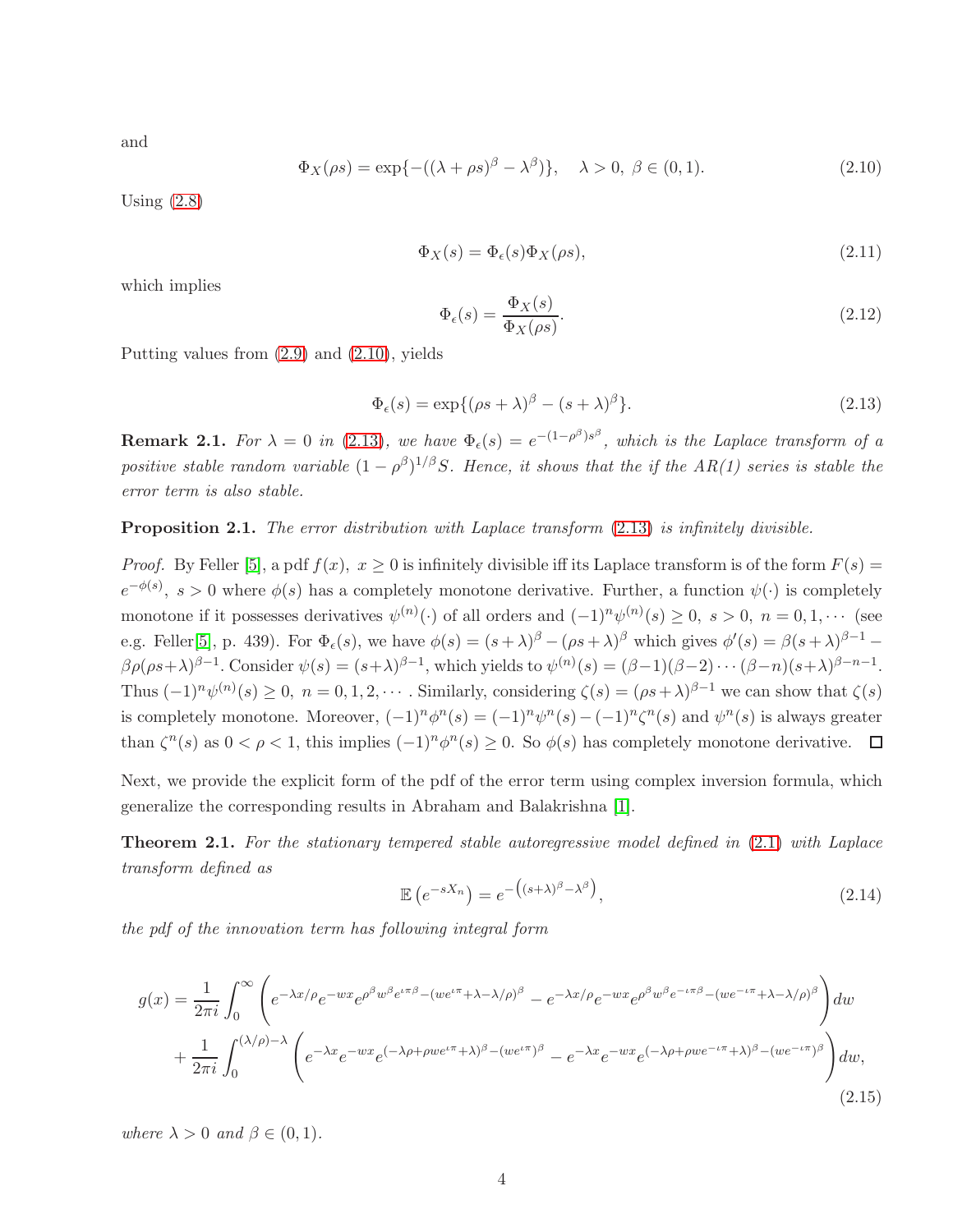*Proof.* Inverse Laplace transform corresponding to  $\Phi_{\epsilon}(s)$  provides the density of innovation term. The density for innovation can be computed using complex inversion formula for Laplace transform given by

<span id="page-4-0"></span>
$$
g(x) = \frac{1}{2\pi i} \int_{x_0 - i\infty}^{x_0 + i\infty} e^{sx} \Phi_{\epsilon}(s) ds,
$$
\n(2.16)

where point  $x_0 > a$  for some a is taken in such a way that the integrand is analytic for  $\mathcal{R}e(s) > a$ . Note that the integrand  $e^{sx}\Phi_{\epsilon}(s)$  is an exponential function which is analytic in whole complex plane. However, due to fractional power in the exponent the integrand  $e^{sx}\Phi_{\epsilon}(s)$  has branch points at  $s=-\lambda$ and  $s = -\lambda/\rho$ . Thus we take a branch cut along the non-positive real axis and consider a (singlevalued) analytic branch of the integrand. To calculate [\(2.16\)](#page-4-0), consider a closed double-key-hole contour C: ABCDEFGHIJA (Fig. 1) with branch points at  $O = (-\lambda, 0)$  and  $O' = (-\lambda/\rho, 0)$ . The contour consists of following segments: AB and IJ are arcs of radius  $R$ , BC, DE, FG and HI are line segment parallel to x-axis, CD, EF and GH are arcs of circles with radius  $r$  and JA is the line segment from  $x_0 - iy$  to  $x_0 + iy$  (see Fig. 1). The integrand is analytic within and on the contour C so that by Cauchy's residue theorem (see e.g. Schiff [\[21\]](#page-18-7))

<span id="page-4-4"></span>
$$
\frac{1}{2\pi i} \int_C e^{sx} \Phi_{\epsilon}(s) ds = 0.
$$
\n(2.17)

Using (Lemma 4.1 Schiff [\[21\]](#page-18-7), p. 154), the integral on circular arcs AB and IJ tend to 0 as  $R \to \infty$ . The integral over CD, EF and GH are also zero as r goes to infinity. Thus, as  $r \to 0$  and  $R \to \infty$ , we have

$$
\frac{1}{2\pi i} \int_{x_0 - i\infty}^{x_0 + i\infty} e^{sx} \Phi_{\epsilon}(s) = -\frac{1}{2\pi i} \int_{BC} e^{sx} \Phi_{\epsilon}(s) ds - \frac{1}{2\pi i} \int_{DE} e^{sx} \Phi_{\epsilon}(s) ds - \frac{1}{2\pi i} \int_{FG} e^{sx} \Phi_{\epsilon}(s) ds - \int_{HI} e^{sx} \Phi_{\epsilon}(s) ds.
$$
\n(2.18)

Along *BC*, put  $s = -\frac{\lambda}{a}$  $\frac{\partial}{\partial \rho} + we^{\iota \pi}$ , which implies  $ds = -dw$ , and hence

<span id="page-4-1"></span>
$$
\int_{BC} e^{sx} \exp((\rho s + \lambda)^{\beta} - (s + \lambda)^{\beta})) ds = \int_{r}^{R - \lambda/\rho} e^{-\lambda x/\rho} e^{-wx} e^{\rho^{\beta}w^{\beta}e^{i\pi\beta} - (we^{i\pi} + \lambda - \lambda/\rho)^{\beta}} dw.
$$
 (2.19)

Along HI,  $s = -\frac{\lambda}{a}$  $\frac{\lambda}{\rho} + we^{-\iota\pi}$  and  $ds = -dw$ 

<span id="page-4-2"></span>
$$
\int_{HI} e^{sx} \exp((\rho s + \lambda)^{\beta} - (s + \lambda)^{\beta})) ds = -\int_{r}^{R-\lambda/\rho} e^{-\lambda x/\rho} e^{-wx} e^{\rho^{\beta}w^{\beta}e^{-\iota\pi\beta} - (we^{-\iota\pi} + \lambda - \lambda/\rho)^{\beta}} dw.
$$
 (2.20)

Along  $DE$ ,  $s = -\lambda + we^{i\pi}$  and  $ds = -dw$ 

<span id="page-4-3"></span>
$$
\int_{DE} e^{sx} \exp((\rho s + \lambda)^{\beta} - (s + \lambda)^{\beta})) ds = \int_{r}^{-r + (\lambda/\rho) - \lambda} e^{-\lambda x} e^{-wx} e^{(-\lambda \rho + \rho w e^{i\pi} + \lambda)^{\beta} - (w e^{i\pi})^{\beta}} dw.
$$
 (2.21)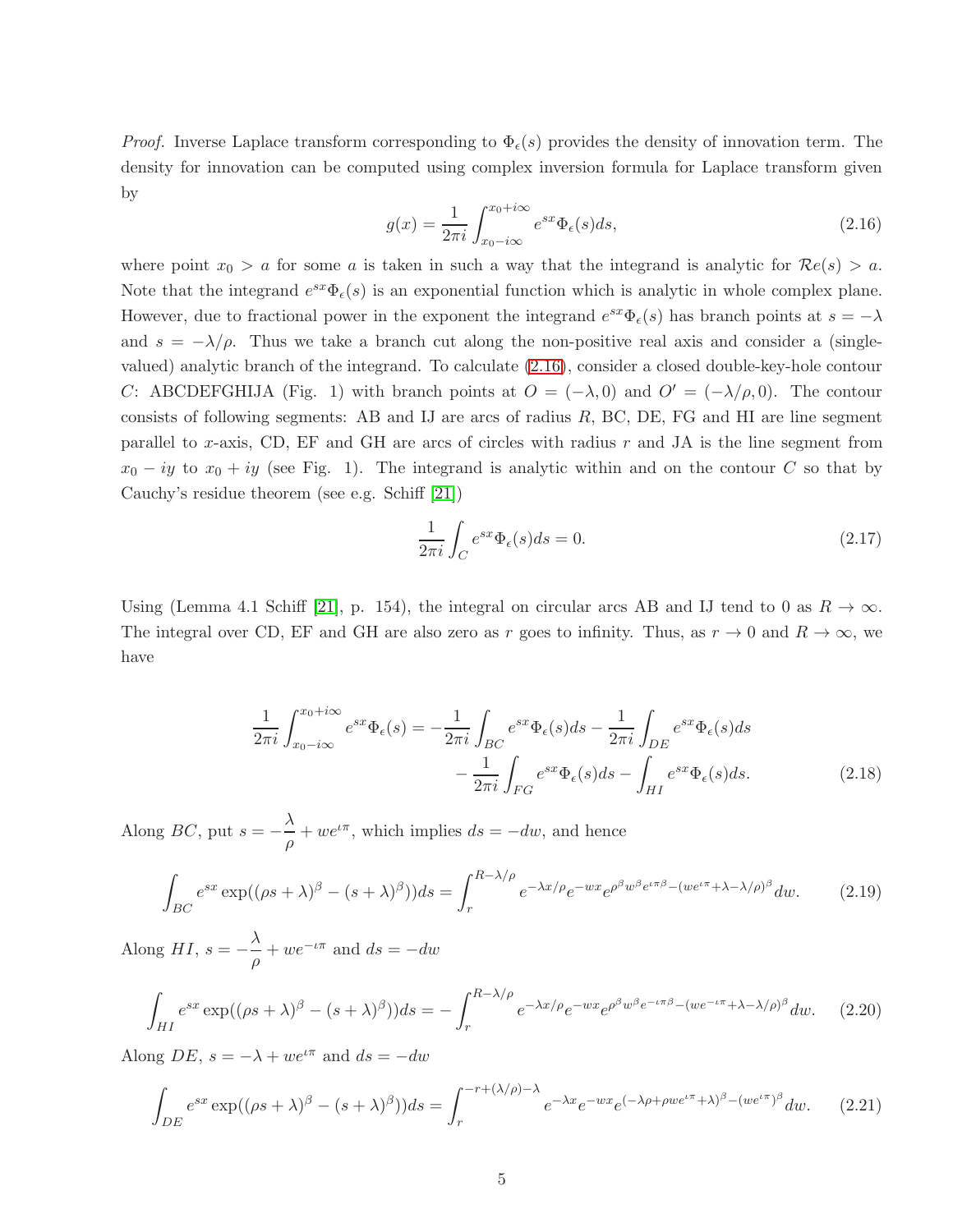

Figure 1: The double key hole contour

Along  $FG$ ,  $s = -\lambda + we^{-\iota\pi}$  and  $ds = -dw$ 

<span id="page-5-0"></span>
$$
\int_{DE} e^{sx} \exp((\rho s + \lambda)^{\beta} - (s + \lambda)^{\beta})) ds = -\int_{r}^{-r + (\lambda/\rho) - \lambda} e^{-\lambda x} e^{-wx} e^{(-\lambda \rho + \rho w e^{-\iota \pi} + \lambda)^{\beta} - (w e^{-\iota \pi})^{\beta}} dw \quad (2.22)
$$

Substituting [\(2.19\)](#page-4-1), [\(2.20\)](#page-4-2), [\(2.21\)](#page-4-3) and [\(2.22\)](#page-5-0) in [\(2.18\)](#page-4-4), the result follows as  $r \to 0$  and  $R \to \infty$ .  $\Box$ 

**Remark 2.2.** For the special case  $\lambda = 0$  and  $\beta = \frac{1}{2}$  $\frac{1}{2}$ , [\(2.15\)](#page-3-2) reduces to

$$
g(x) = \left(\frac{1-\sqrt{\rho}}{\sqrt{2}}\right) \left(\frac{1}{2\pi x^3}\right)^{1/2} \exp\left(\frac{(1-\sqrt{\rho})^2}{4x}\right), \quad |\rho| < 1,\tag{2.23}
$$

and is called Lévy probability density function see Applebaum  $[2]$ , which is a special case of the inverse Gaussian density. Abraham and Balakrishna [\[1\]](#page-17-3) show that if the inverse Gaussian autoregressive model is stationary the error term is also inverse Gaussian distributed. Our results complement their findings.

**Remark 2.3.** For  $\lambda = 0$ , the error density function in [\(2.15\)](#page-3-2) reduces to

<span id="page-5-1"></span>
$$
g(x) = \frac{1}{\pi} \int_0^\infty e^{-wx} e^{w^\beta (1 - \rho^\beta) \cos(\pi \beta)} \sin(w^\beta (1 - \rho^\beta) \sin(\pi \beta)), \ x > 0.
$$
 (2.24)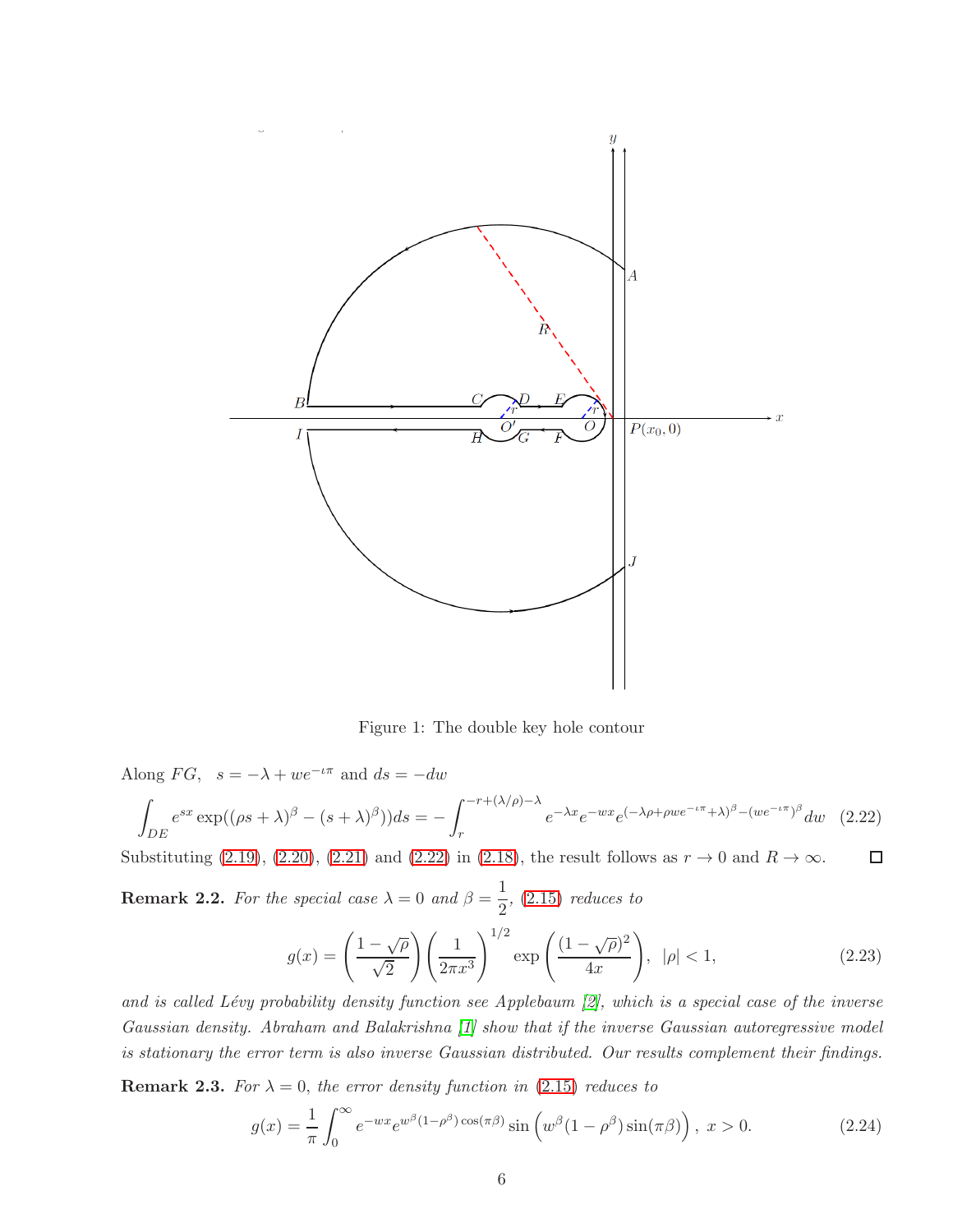<span id="page-6-0"></span>**Proposition 2.2.** For  $\lambda = 0$  the innovation term has the following fractional qth order moment

$$
\mathbb{E}(\epsilon^q) = \frac{\Gamma(1 - q/\beta)}{\Gamma(1 - q)} (1 - \rho^{\beta})^{q/\beta}, \ 0 < q < \beta < 1. \tag{2.25}
$$

*Proof.* For a positive random variable X with a Laplace transform  $\phi(s)$ , and for  $p > 0$ , it follows

$$
\int_0^\infty \frac{d^n}{ds^n} [\phi(s)] s^{p-1} = \int_0^\infty \frac{d^n}{ds^n} \left[ \mathbb{E} e^{-sX} \right] s^{p-1} ds = \mathbb{E} \int_0^\infty \frac{d^n}{ds^n} \left[ e^{-sX} \right] s^{p-1} ds
$$

$$
= (-1)^n \mathbb{E} \left[ \int_0^\infty X^n e^{-uX} u^{p-1} ds \right] = (-1)^n \Gamma(p) \mathbb{E} (X^{n-p}).
$$

Thus for  $q \in (n-1, n)$ , for an integer n, we have

$$
\mathbb{E}(X^q) = \frac{(-1)^n}{\Gamma(n-q)} \int_0^\infty \frac{d^n}{ds^n} \left[\phi(s)\right] s^{n-q-1} ds.
$$

Using the relationship for  $q \in (0, 1)$ , it follows

$$
\mathbb{E}(\epsilon^q) = \frac{-1}{\Gamma(1-q)} \int_0^\infty \frac{d}{ds} \left[ e^{(\rho s + \lambda)^\beta - (s + \lambda)^\beta} \right] s^{-q} ds
$$
  
= 
$$
\frac{1}{\Gamma(1-q)} \int_0^\infty e^{(\rho s + \lambda)^\beta - (s + \lambda)^\beta} \left( (s + \lambda)^{\beta - 1} - \rho \beta (\rho s + \lambda)^{\beta - 1} \right) s^{-q} ds,
$$

which gives the qth order fractional moment of the innovation term. For  $\lambda = 0$ , it can be written in the explicit form as follows

$$
\mathbb{E}(\epsilon^q) = \frac{1}{\Gamma(1-q)} \int_0^\infty e^{-(1-\rho^\beta)s^\beta} s^{\beta-q-1} \beta(1-\rho^\beta) ds
$$
  
\n
$$
= \frac{1}{\Gamma(1-q)} \int_0^\infty e^{-(1-\rho^\beta)u} u^{-q/\beta} (1-\rho^\beta) du \quad (\text{put } s^\beta = u)
$$
  
\n
$$
= \frac{(1-\rho^\beta)}{\Gamma(1-q)} \frac{\Gamma(1-q/\beta)}{(1-\rho^\beta)^{(1-q/\beta)}} = \frac{\Gamma(1-q/\beta)}{\Gamma(1-q)} (1-\rho^\beta)^{q/\beta}, \ 0 < q < \beta.
$$

**Proposition 2.3.** For the stationary TAR(1) model defined in [\(2.1\)](#page-1-0) the autocorrelation for rth lag  $\rho_r$ has the following recursive form

$$
\rho_r = \rho^r. \tag{2.26}
$$

*Proof.* For the given TAR(1) process  $X_n = \rho X_{n-1} + \epsilon_n$ , multiplying both the side by  $X_{n-r}$ , we get

$$
X_n X_{n-r} = \rho X_{n-1} X_{n-r} + \epsilon_n X_{n-r}.
$$
\n(2.27)

Here  $X_n$  is independent of  $\epsilon_j$  for  $j > n$ . Taking expectation on both the sides, yields

$$
\mathbb{E}(X_n X_{n-r}) = \rho \mathbb{E}(X_{n-1} X_{n-r}) + \mathbb{E}(\epsilon_n X_{n-r}),
$$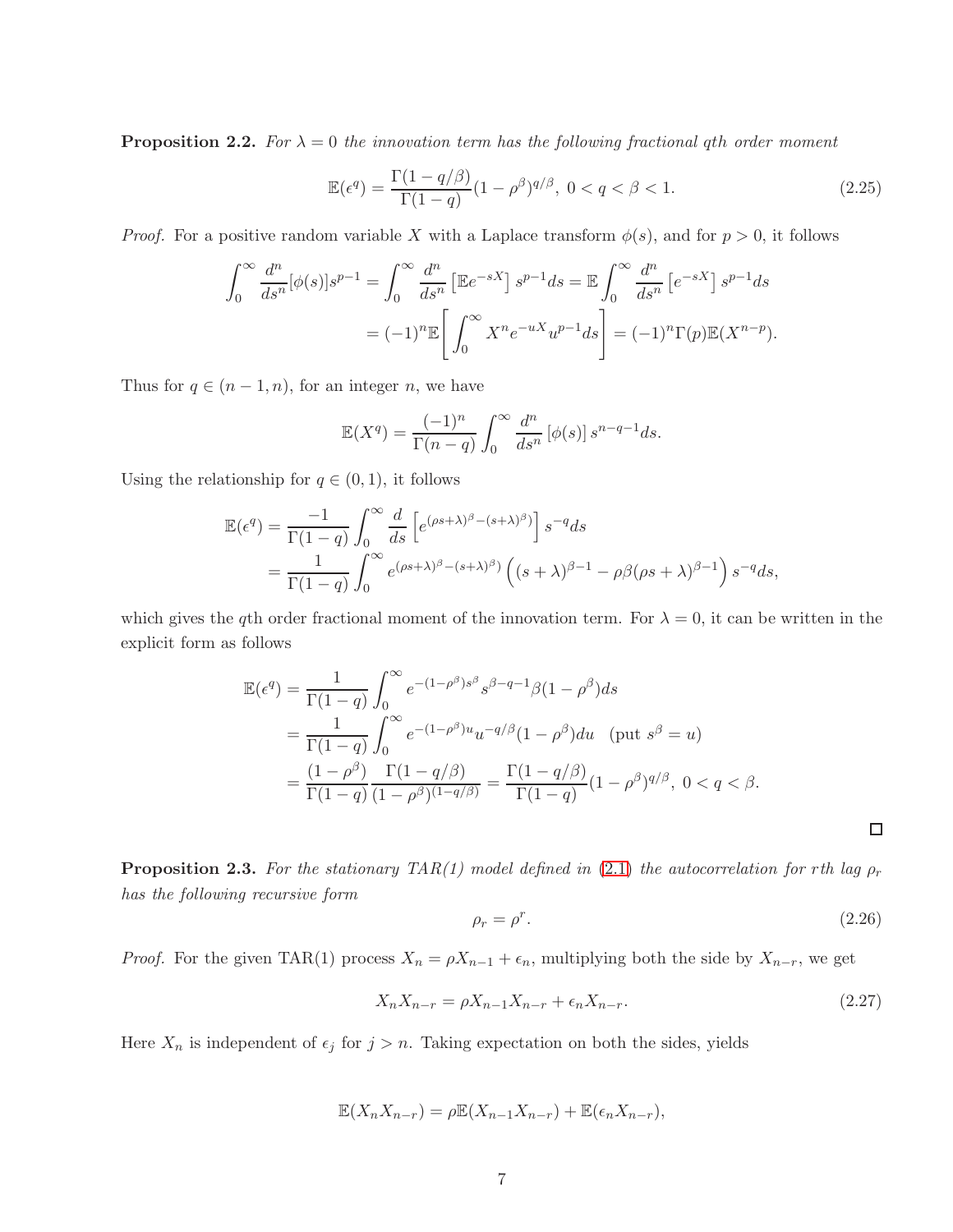which gives

$$
\mathbb{E}(X_n X_{n-r}) - \mathbb{E}(X_n)\mathbb{E}(X_{n-r}) = \rho \mathbb{E}(X_{n-1} X_{n-r}) - \rho \mathbb{E}(X_{n-1})\mathbb{E}(X_{n-r}) + \rho \mathbb{E}(X_{n-1})\mathbb{E}(X_{n-r}) - \mathbb{E}(X_n)\mathbb{E}(X_{n-r}) + \mathbb{E}(\epsilon_n)\mathbb{E}(X_{n-r}).
$$

Thus,

$$
Cov(X_n, X_{n-r}) = \rho Cov(X_{n-1}X_{n-r}) + \mathbb{E}(X_{n-1})\mathbb{E}(X_{n-r})(\rho - 1) + \mathbb{E}(\epsilon_n)\mathbb{E}(X_{n-r})
$$
  
=  $\rho Cov(X_{n-1}X_{n-r}) + \mathbb{E}(X_{n-r})(\mathbb{E}(X_n)(\rho - 1) + \mathbb{E}(\epsilon_n)).$ 

Since  $\mathbb{E}(\epsilon_n) = (1 - \rho)\beta \lambda^{\beta - 1}$  and  $\mathbb{E}(X_n) = \beta \lambda^{\beta - 1}$ , it follows

$$
Cov(X_n, X_{n-r}) = \rho Cov(X_{n-1}, X_{n-r}) + \mathbb{E}(X_{n-r})(\beta \lambda^{\beta-1}(\rho - 1) + (1 - \rho)\beta \lambda^{\beta-1})
$$
  
=  $\rho Cov(X_{n-1}, X_{n-r}).$ 

Dividing both side by  $\sqrt{\text{Var}(X_n)\text{Var}(X_{n-r})}$ , yields

$$
\frac{\text{Cov}(X_n X_{n-r})}{\sqrt{\text{Var}(X_n)\text{Var}(X_{n-r})}} = \frac{\text{Cov}(X_{n-1} X_{n-r})}{\sqrt{\text{Var}(X_{n-1})\text{Var}(X_{n-r})}},
$$

Using,  $Var(X_n) = Var(X_{n-1}) = Var(X_{n-r})$ , leads to

$$
\rho_r = \rho \rho_{r-1} \implies \rho_r = \rho^r,
$$

since  $\rho_0 = 1$  and  $\rho_1 = \rho$ .

### 2.2 Parameter Estimation

Here, we discuss the estimation procedure of the parameters of the tempered stable autoregressive model. We consider conditional least square and moments based estimation methods.

Parameter estimation by conditional least square: The conditional least square method provides a straightforward procedure to estimate the parameters for dependent observations by minimizing the sum of square of deviations about conditional expectation, see e.g. Klimko and Nelson [\[10\]](#page-18-8). To estimate the parameter  $\rho$  of process [\(2.1\)](#page-1-0) the conditional least square (CLS) method is used. The CLS estimator of parameter vector  $\theta = (\rho, \lambda, \beta)$  is obtained by minimizing

<span id="page-7-0"></span>
$$
Q_n(\theta) = \sum_{i=1}^n \left[ X_{i+1} - \mathbb{E}(X_{i+1}|X_i, X_{i-1}, \cdots, X_1) \right]^2, \tag{2.28}
$$

with respect to  $\theta$ . For an AR(1) sequence due to Markovian property

$$
\mathbb{E}(X_{i+1}|X_i, X_{i-1}, \cdots, X_1) = \mathbb{E}(X_{i+1}|X_i),\tag{2.29}
$$

which yields

<span id="page-7-1"></span>
$$
\mathbb{E}(X_{i+1}|X_i) = \rho X_i + \mathbb{E}(\epsilon_i). \tag{2.30}
$$

 $\Box$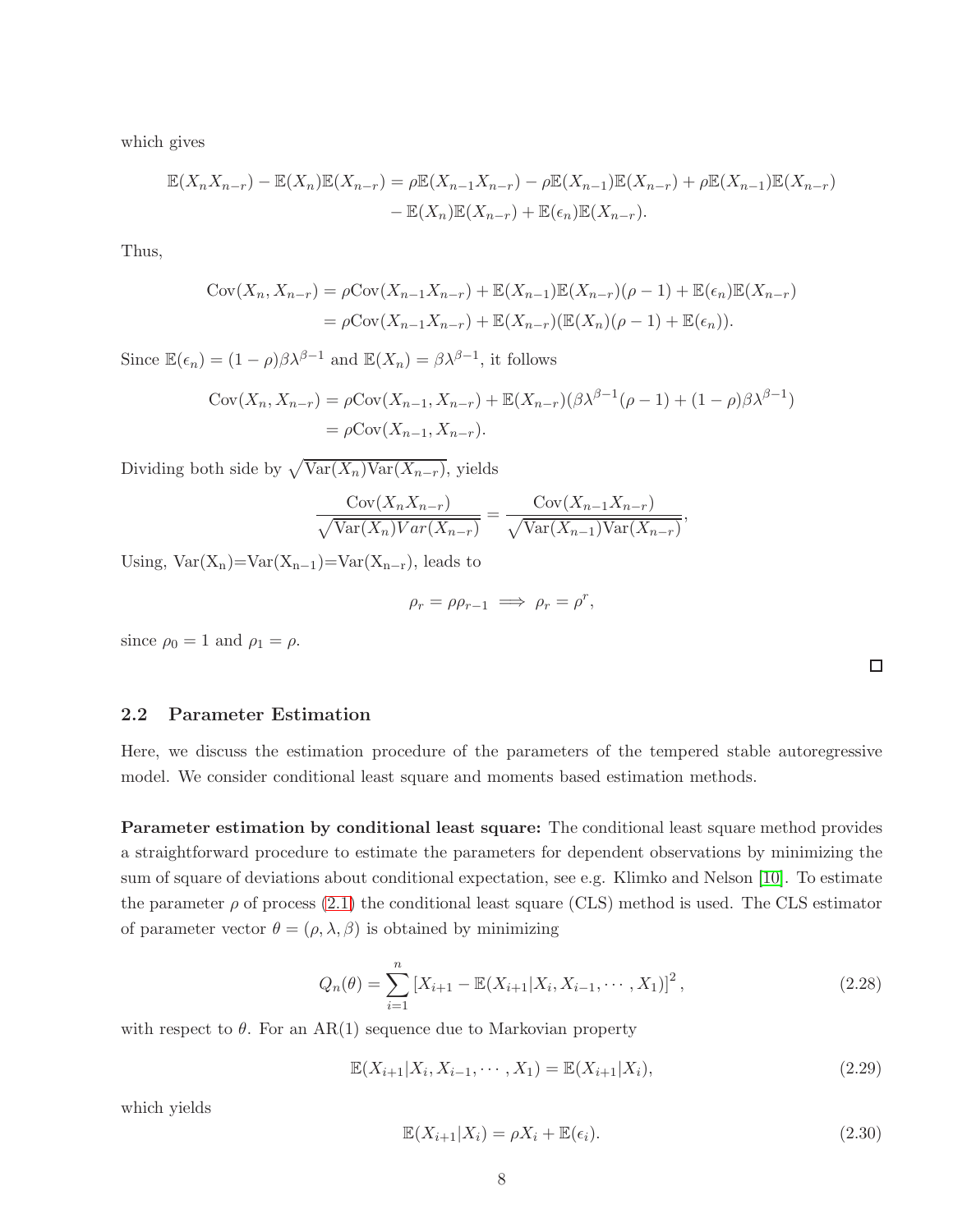To calculate the first moment of error term, taking  $\frac{d\epsilon_i}{ds}$  $\bigg|_{s=0}$ , gives

<span id="page-8-0"></span>
$$
\mathbb{E}(\epsilon_i) = \beta \lambda^{\beta - 1} (1 - \rho). \tag{2.31}
$$

Using the equations  $(2.28)$ ,  $(2.30)$  and  $(2.31)$  we can write

<span id="page-8-1"></span>
$$
Q_n(\theta) = \sum_{i=1}^n \left[ X_{i+1} - \rho X_i - (\rho - 1)\beta \lambda^{\beta - 1} \right]^2.
$$
 (2.32)

Minimising [\(2.32\)](#page-8-1) w.r.t  $\rho$ ,  $\beta$ , and  $\lambda$  gives the following estimate for  $\rho$  and an estimating equation for  $\beta$ and  $\lambda$ .

<span id="page-8-2"></span>
$$
\hat{\rho} = \frac{\sum_{i=1}^{n} (X_i - \bar{X})(X_{i+1} - \bar{X})}{\sum_{i=1}^{n} (X_i - \bar{X})^2},
$$
\n(2.33)

and

<span id="page-8-3"></span>
$$
\beta \lambda^{\beta - 1} = \frac{\sum_{i=1}^{n} (X_{i+1} - \hat{\rho} X_i)}{n(1 - \hat{\rho})}.
$$
\n(2.34)

The estimate  $\hat{\rho}$  can be easily calculated from the observed sample using [\(2.33\)](#page-8-2). However, some numerical method which minimizes the squared difference between left and right hand sides is required to estimate  $\beta$  and  $\lambda$  from [\(2.34\)](#page-8-3).

Moments based estimation: The parameters of positive tempered stable distribution cannot be estimated by classical maximum likelihood estimation method due to non availability of closed from probability density function. Also the CLS estimator provides an estimate for  $\rho$  only. Here we use method of moments to estimate the parameters  $\beta$  and  $\lambda$ . The general idea used by Pearson [\[16\]](#page-18-9) is, the moments of the PDF about the origin are equal to the corresponding moments of the sample data. In case of TAR(1) process moments for innovation distribution can be extracted using the corresponding Laplace transform as the density [\(2.15\)](#page-3-2) is in complex form. The idea is to apply the method of moments on the error sample which can be easily obtained from the original series by first estimating the  $\rho$  using CLS method. The kth order moment can be extracted from taking kth derivative of Laplace transform as follows for the innovation term.

<span id="page-8-4"></span>
$$
\mathbb{E}[\epsilon^k] = (-1)^k \frac{d^k}{ds^k} \phi_{\epsilon}(s), \ k \in \mathbb{N}.
$$

Using the Laplace transform defined in [\(2.13\)](#page-3-1), we have

<span id="page-8-5"></span>
$$
\mathbb{E}(\epsilon_i) = \left. \frac{d}{ds} \phi_{\epsilon}(s) \right|_{s=0} = \beta \lambda^{\beta - 1} (1 - \rho). \tag{2.35}
$$

$$
\mathbb{E}(\epsilon_i^2) = \frac{d^2}{ds^2} \phi_{\epsilon}(s) \Big|_{s=0} = (\beta \lambda^{\beta - 1} (\rho - 1))^2 + \beta (\beta - 1) \lambda^{\beta - 2} (\rho^2 - 1).
$$
 (2.36)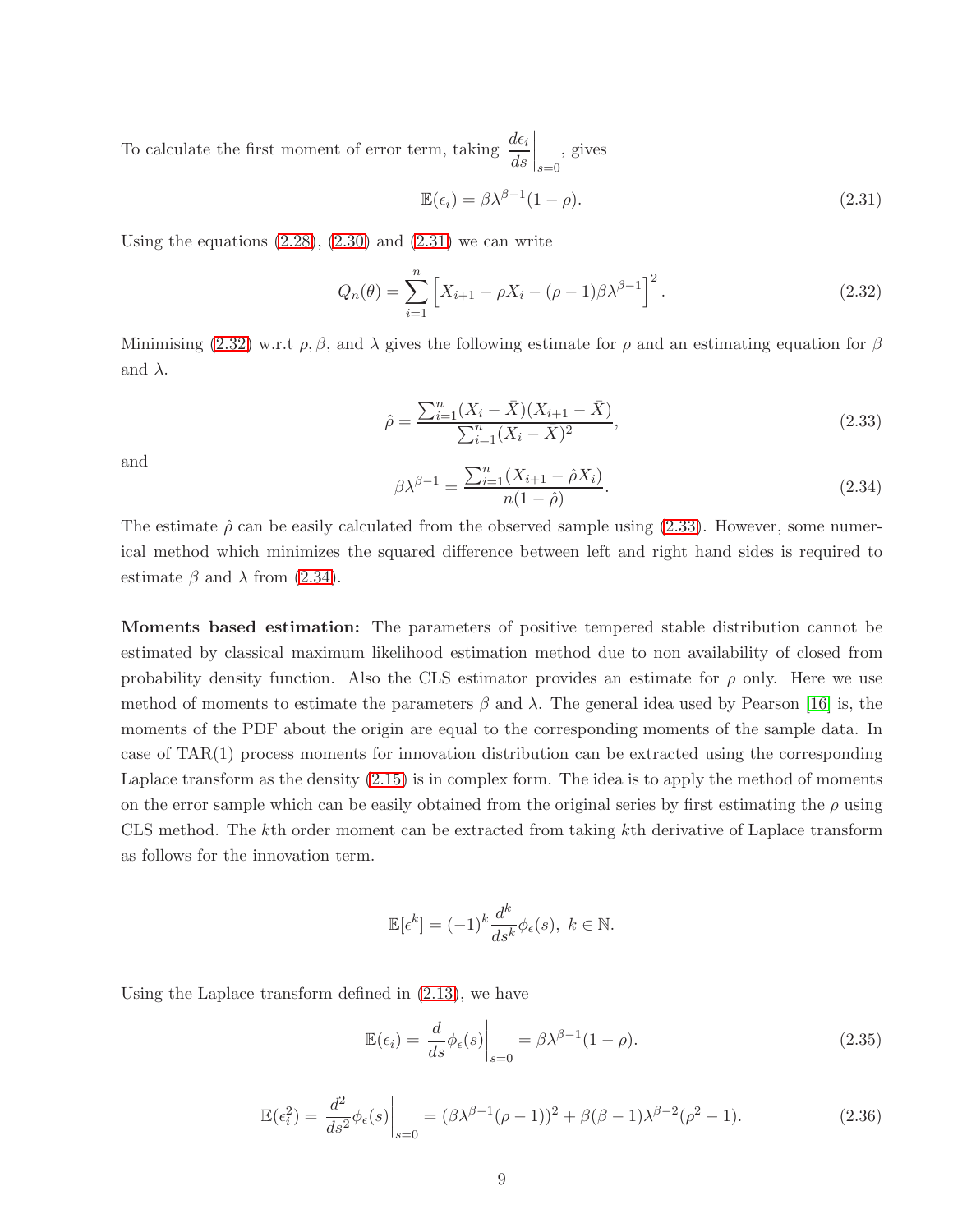The sample estimates for  $\mathbb{E}(\epsilon_i)$  and  $\mathbb{E}(\epsilon_i^2)$  are given by

<span id="page-9-0"></span>
$$
m_1 = \frac{\sum_{i=1}^{n} \epsilon_i}{n} = \frac{\sum_{i=1}^{n} (X_{i+1} - \rho X_i)}{n}
$$
\n(2.37)

<span id="page-9-1"></span>
$$
m_2 = \frac{\sum_{i=1}^n \epsilon_i^2}{n} = \frac{\sum_{i=1}^n (X_{i+1} - \rho X_i)^2}{n}.
$$
\n(2.38)

Letting,  $z = \frac{\sum_{i=1}^{n} (X_{i+1} - \rho X_i)}{n}$  $\frac{(n+1)-\rho X_i}{n}$  and  $r = \frac{\sum_{i=1}^{n} (X_{i+1}-\rho X_i)^2}{n}$  $\frac{n+1}{n}$  and using [\(2.35\)](#page-8-4), [\(2.36\)](#page-8-5), [\(2.37\)](#page-9-0) and [\(2.38\)](#page-9-1) we get the following relations

$$
\beta \lambda^{\beta - 1} = \frac{z}{1 - \rho}, \quad \beta = 1 + \frac{(z^2 - r)\lambda}{z(1 + \rho)}.
$$
\n
$$
(2.39)
$$

After some manipulation, the above two equations leads to following nonlinear equations

<span id="page-9-2"></span>
$$
\beta \left(\frac{\beta - 1}{d}\right)^{(\beta - 1)} - \left(\frac{z}{1 - \rho}\right) = 0
$$

$$
(1 + d\lambda)\lambda^{d\lambda} - \left(\frac{z}{1 - \rho}\right) = 0
$$

We use sequential least square optimization technique (SLSQP) to solve these equations which is is an iterative method to optimize a nonlinear model using the nonlinear least square model and sequential quadratic programming model (see Fu et al. [\[6\]](#page-17-6)). We use scipy.optimize which use SLSQP as an inbuilt method in python to solve nonlinear equations that gives the estimates for  $\beta$  and  $\lambda$ .

**Parameter estimation by tail index:** The parameter estimation for the case  $\lambda = 0$  (corresponding density given by  $(2.24)$ ) is done by using the right tail behaviour of S for the TAR(1) process. For the TAR(1) process we have a positive stable random variable  $(1 - \rho^{\beta})^{1/\beta}S$  with corresponding Laplace transform  $e^{-(1-\rho^{\beta})s^{\beta}}$ . Using [\(2.3\)](#page-1-1), it follows

$$
\mathbb{P}((1 - \rho^{\beta})^{1/\beta} S > x) = \mathbb{P}(S > (1 - \rho^{\beta})^{-1/\beta} x) \sim \frac{((1 - \rho^{\beta})^{-1/\beta} x)^{-\beta}}{\Gamma(1 - \beta)}, \text{ as } x \to \infty.
$$
 (2.40)

Taking log on both sides of [\(2.40\)](#page-9-2) and replacing  $\mathbb{P}(S > (1 - \rho^{\beta})^{-1/\beta}x) = G_{\epsilon}(x)$ , where  $G_{\epsilon}(x)$  represents the empirical tail for  $\epsilon$ , we get

<span id="page-9-3"></span>
$$
\log(G_{\epsilon}(x)) = -\beta \log(x) + \log(1 - \rho^{\beta}) - \log(\Gamma(1 - \beta)), \ 0 < \beta < 1. \tag{2.41}
$$

Considering  $Y = \log(G_\epsilon(x))$  and  $X = -\log(x)$ , which yields  $\beta$  as slope of the regressing Y on X.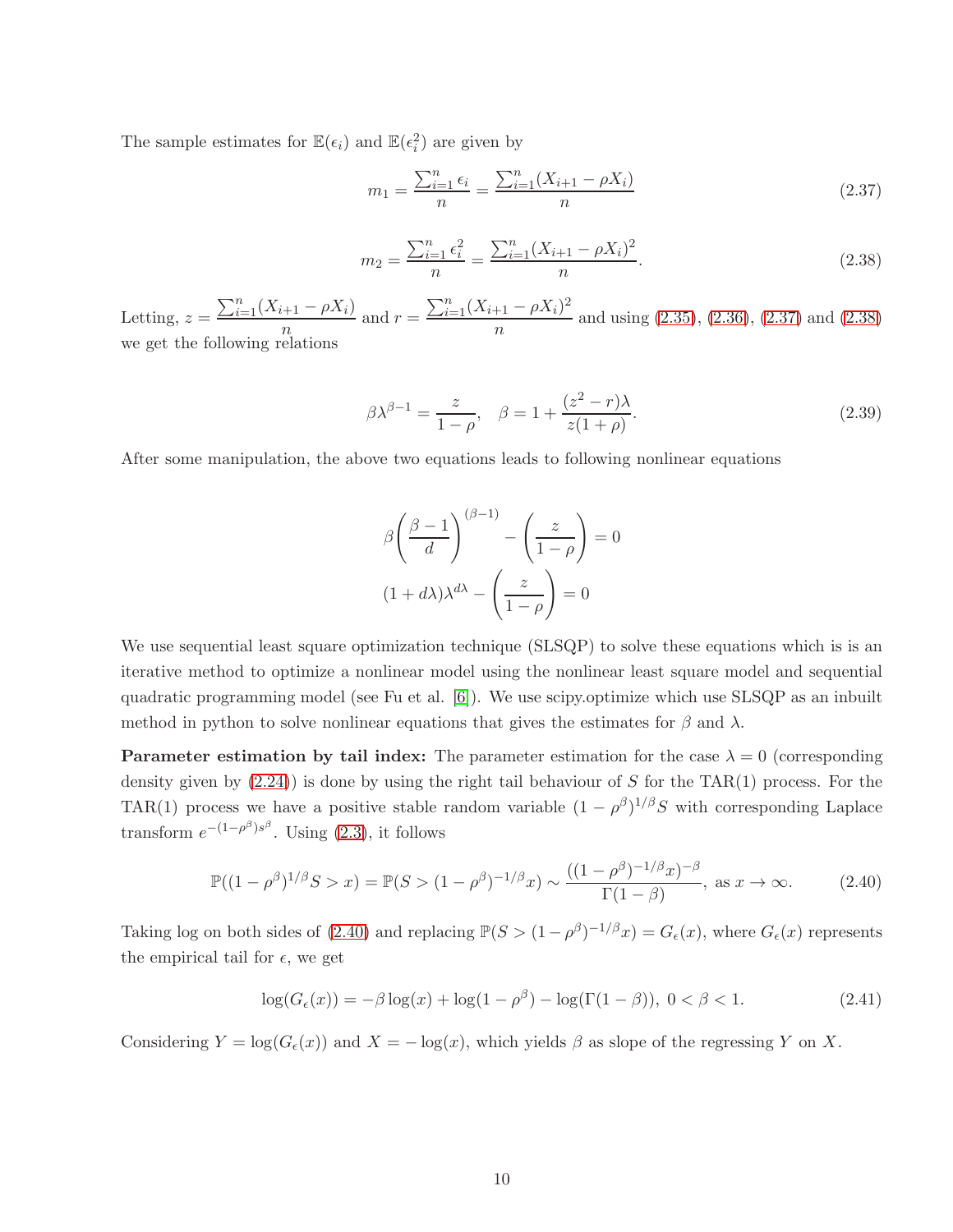#### 2.3 Simulation Study

To check the efficacy of the estimation procedure we perform simulation. Here we have considered an AR(1) model with marginals to be distributed as one sided tempered stable distribution and the corresponding Laplace transform for error term  $\epsilon_n$  is given in [\(2.13\)](#page-3-1). In order to simulate a tempered stable AR(1) series, first we simulate data for innovation using the Laplace transform, see e.g. Ridout (2008). Ridout [\[17\]](#page-18-10) discussed the simulation of a continuous distribution function using its Laplace transform if the density of the distribution is not in closed form.

We consider three different simulated datasets of length  $n = 10,000$  each with three different parameter combinations. For the first case consider,  $\rho = 0.9$ ,  $\lambda = 1$  and  $\beta = 0.5$  and the obtained estimates are  $\hat{\rho} = 0.895$ ,  $\hat{\lambda} = 1.13$ . and  $\hat{\beta} = 0.489$ . For the second case we consider,  $\rho = 0.8$ ,  $\lambda = 2$  and  $\beta = 0.7$  and the obtained estimates are  $\hat{\rho} = 0.795$ ,  $\hat{\lambda} = 1.93$  and  $\hat{\beta} = 0.709$ . At last  $\rho = 0.75$ ,  $\lambda = 1.5$ and  $\beta = 0.9$  are taken and the obtained estimates are  $\hat{\rho} = 0.755$ ,  $\hat{\lambda} = 1.601$  and  $\hat{\beta} = 0.90$ . The results are summarized in Table 1.

| Actual                                          | Estimated                                                                                                                 |
|-------------------------------------------------|---------------------------------------------------------------------------------------------------------------------------|
|                                                 | Case 1 $\rho = 0.9, \lambda = 1, \beta = 0.5$ $\rho = 0.895, \lambda = 1.13, \beta = 0.489$                               |
| $\cos^2 \theta = 0.8, \lambda = 2, \beta = 0.7$ | $\hat{\rho} = 0.795, \lambda = 1.93, \beta = 0.70$                                                                        |
|                                                 | Case 3 $\ \rho = 0.75, \ \lambda = 1.5, \ \beta = 0.9 \ \hat{\rho} = 0.755, \ \hat{\lambda} = 1.60, \ \hat{\beta} = 0.90$ |

Table 1: Actual and estimated parameters values for different choices of parameters

The sample trajectory for an AR(1) process for positive tempered stable distribution with parameters  $\rho = 0.9$ ,  $\lambda = 2$  and for  $\beta = 0.5$  is given in Fig. 2.



Figure 2: Sample path of TAR(1) process

Next we use resampling method to generate several samples of the simulated data. To ensure the stationarity here we assume AR(1) process with parameter  $\rho < |1|$ , as the AR(1) process is stationary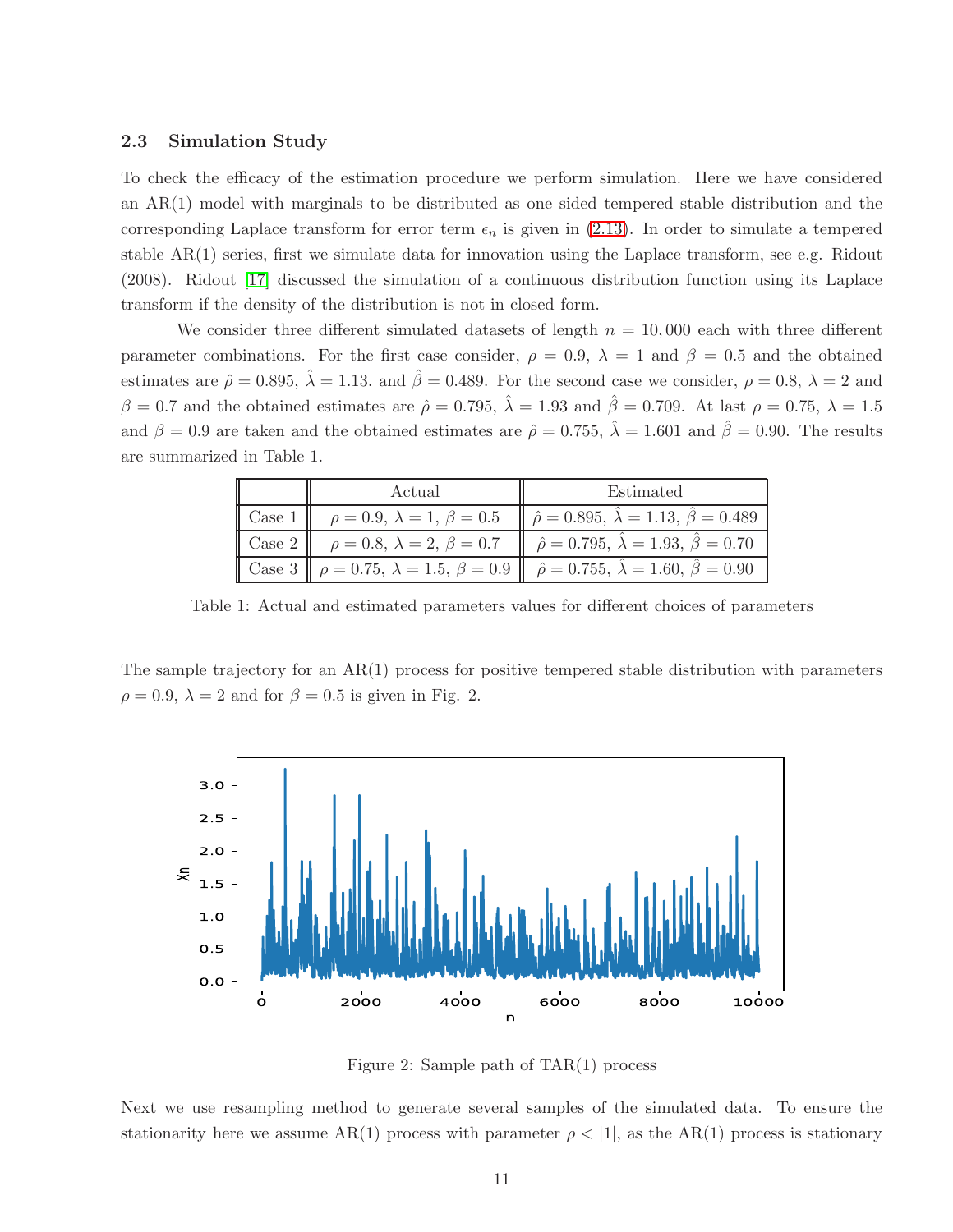if  $|\rho| < 1$ . Consider  $\rho = 0.9$  and take tempered stable distribution parameters as  $\beta = 0.5$  and  $\lambda = 2$ , by iterative resampling of simulated data we generate 1000 simulated samples for the defined parameters. The parameters are estimated using method of moments for  $\lambda$ ,  $\beta$  and based on conditional least square for  $\rho$  considering different samples. The corresponding box-plots for estimated parameter values are shown in Fig. 3.



Figure 3: Box-plot of estimated parameters of TAR process using method of moments

For the particular case,  $\lambda = 0$  which leads to one-sided positive stable autoregressive model, simulation is done by the method given in Ridout [\[17\]](#page-18-10) and parameter estimation is done by the tail index method using [\(2.41\)](#page-9-3). We simulate a sample of 10,000 observations for  $\rho = 0.5$  and  $\beta = 0.5$ . By taking values greater than a particular threshold such that we have some percentage of the sorted dataset greater than that threshold value, we get regression based estimator for  $\beta$ . Taking a cutoff value of 0.009 gives the 30% of observation greater than the cutoff and gives the corresponding estimate of 0.36 for  $\beta$ . For cutoff value 0.019, we get almost 20% of the observation greater than threshold value and corresponding estimate is 0.41 for  $\beta$  which is more close to true parameter value. Further, for  $k = 0.06$  the estimated  $\beta$  is 0.49 which is even more closer to the actual value. This clearly indicates that the accuracy of the estimated parameter depend on the threshold selected. The results are summarized in Table 2, where k represents the threshold value.

|        | Threshold | Actual $\beta$ | Estimated $\beta$ |
|--------|-----------|----------------|-------------------|
| Case 1 | $k=0.009$ | 0.5            | 0.36              |
| Case 2 | $k=0.019$ | 0.5            | 0.41              |
| Case 3 | $k=0.06$  | 1.5            | 0.49              |

Table 2: Estimated parameter values based on tail index for  $\lambda = 0$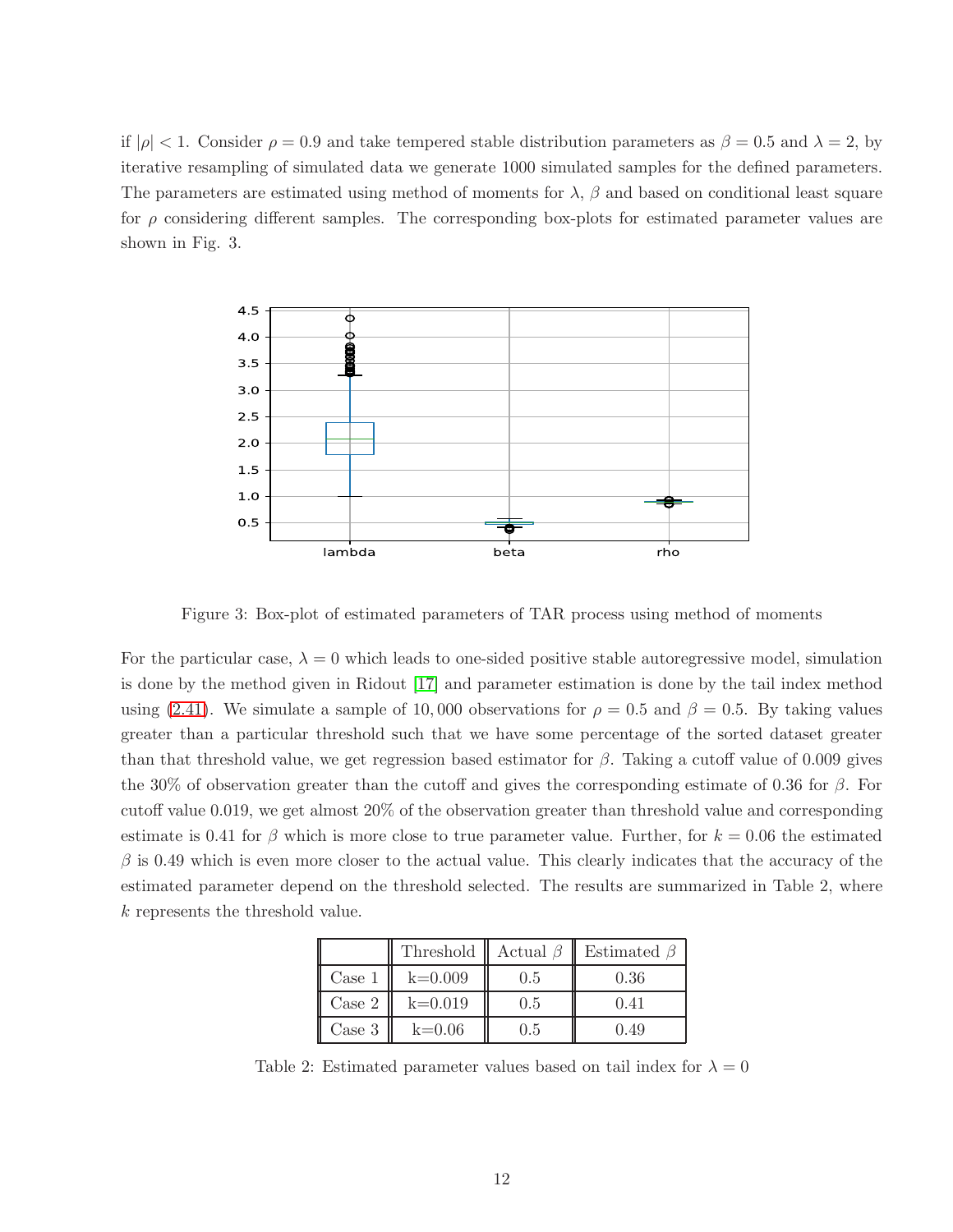# 3 AR(1) Process with Tempered Stable Innovations

Consider the stationary AR(1) process

<span id="page-12-0"></span>
$$
X_n = \rho X_{n-1} + \epsilon_n, \quad |\rho| < 1,\tag{3.42}
$$

where  $\epsilon_n$ 's are i.i.d positive tempered stable random variables defined in [\(2.4\)](#page-2-3) and independent of  $X_{n-1}$ . Let  $\phi_{X_n}(s)$  and  $\phi_{\epsilon_n}(s)$  are Laplace transform of  $X_n$  and  $\epsilon_n$  respectively. Now assuming  $X_0 \stackrel{d}{=} \epsilon_0$  and recursively writing equation [\(3.42\)](#page-12-0), we get a moving average representation of AR(1) process as follows

$$
X_n = \sum_{i=0}^n \rho^i \epsilon_{n-i}, \ \lambda > 0, \ \beta \in (0,1). \tag{3.43}
$$

The Laplace transform of  $X_n$  is

$$
\phi_{X_n}(s) = \prod_{i=0}^n \phi_\epsilon(\rho^i s) = \prod_{i=0}^n e^{\lambda^\beta - (\lambda + \rho^i s)^\beta} = e^{n\lambda^\beta - \sum_{i=0}^n (\lambda + \rho^i s)^\beta}.
$$
\n(3.44)

**Proposition 3.1.** For  $\lambda = 0$ , the qth order moment of  $X_n$  is given by

$$
\mathbb{E}(X_n^q) = \frac{\Gamma(1 - q/\beta)}{\Gamma(1 - q)} \left(\sum_{i=0}^n \rho^{i\beta}\right)^{q/\beta}, \ 0 < q < \beta < 1. \tag{3.45}
$$

*Proof.* Using the proposition  $(2.2)$ , for a positive random variable X with corresponding Laplace transform  $\phi(s)$ , and for  $p > 0$ , it follows

$$
\int_0^\infty \frac{d^m}{ds^m} [\phi(s)] s^{p-1} = (-1)^n \Gamma(p) \mathbb{E}(X^{n-p}).
$$

Thus for  $q \in (m-1, m)$ , for an integer m, we have

$$
\mathbb{E}(X^q) = \frac{(-1)^m}{\Gamma(n-q)} \int_0^\infty \frac{d^m}{ds^m} \left[\phi(s)\right] s^{n-q-1} ds.
$$

For  $q \in (0,1)$ , it follows

$$
\mathbb{E}(X_n^q) = \frac{-1}{\Gamma(1-q)} \int_0^\infty \frac{d}{ds} \left[ e^{n\lambda^\beta - \sum_{i=0}^n (\rho^i s + \lambda)^\beta} \right] s^{-q} ds
$$
  
= 
$$
\frac{1}{\Gamma(1-q)} \int_0^\infty e^{n\lambda^\beta - \sum_{i=0}^n (\rho^i s + \lambda)^\beta} \sum_{i=0}^n \beta \rho^i (\rho^i s + \lambda)^{\beta-1} s^{-q} ds.
$$

For  $\lambda = 0$ , it yields

$$
\mathbb{E}(X_n^q) = \frac{1}{\Gamma(1-q)} \int_0^\infty e^{\sum_{i=0}^n \rho^{i\beta} s^\beta} s^{\beta-q-1} \beta \left(\sum_{i=0}^n \rho^{i\beta}\right) ds
$$
  
= 
$$
\frac{1}{\Gamma(1-q)} \int_0^\infty e^{-\sum_{i=0}^n \rho^{i\beta} u} u^{-q/\beta} \beta \left(\sum_{i=0}^n \rho^{i\beta}\right) du \quad (\text{put } s^\beta = u)
$$
  
= 
$$
\frac{\sum_{i=0}^n \rho^{i\beta}}{\Gamma(1-q)} \frac{\Gamma(1-q/\beta)}{(\sum_{i=0}^n \rho^{i\beta})^{(1-q/\beta)}} = \frac{\Gamma(1-q/\beta)}{\Gamma(1-q)} \left(\sum_{i=0}^n \rho^{i\beta}\right)^{q/\beta}, \ 0 < q < \beta.
$$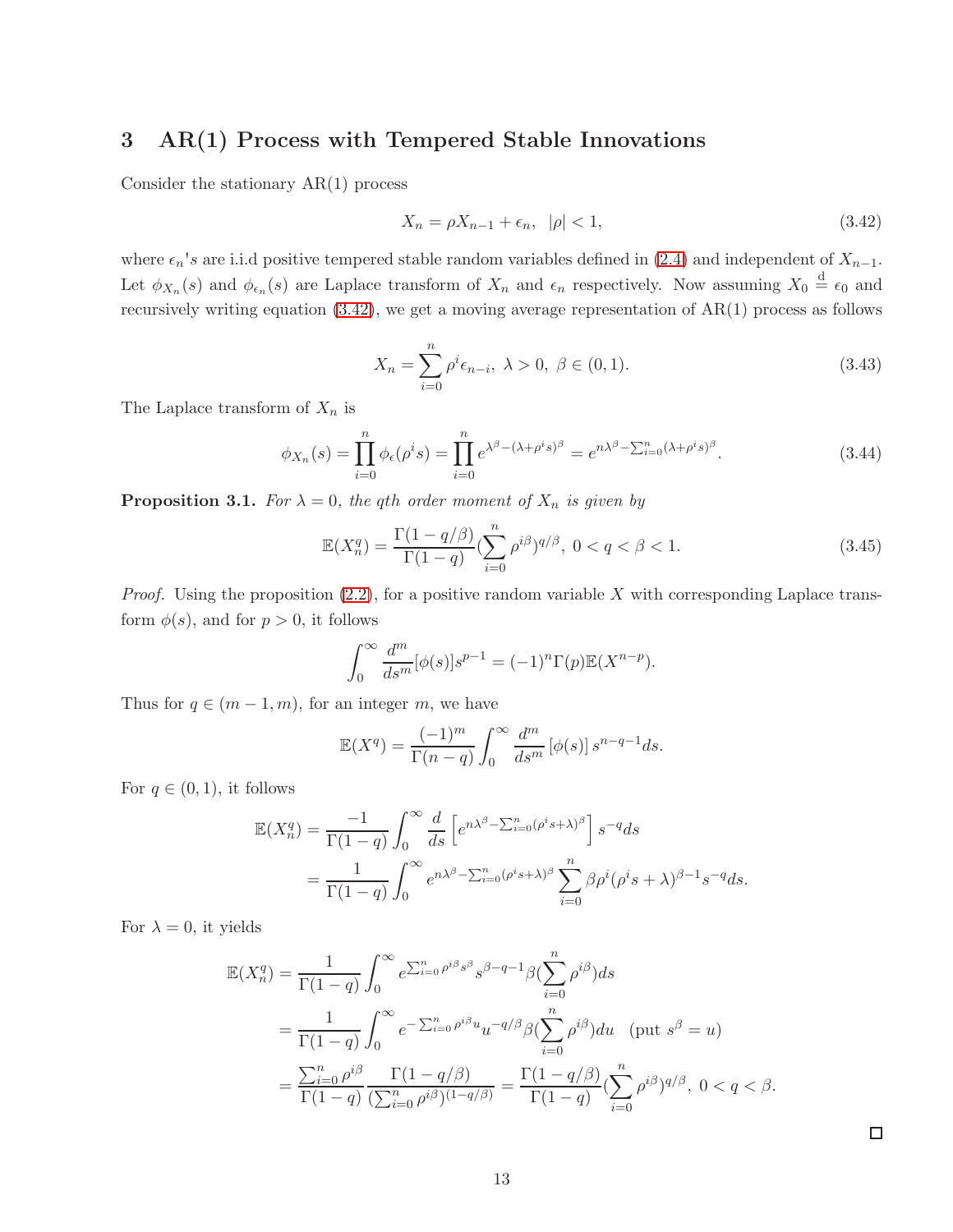**Remark 3.1.** Using same argument as in Prop. [2.1,](#page-3-3) we show that the marginal distributions of  $X_n$  are infinitely divisible. It is easy to show that for  $e^{n\lambda^{\beta}-\sum_{i=0}^{n}(\lambda+\rho^{i}s)^{\beta}}$ , the exponent  $\phi(s)=\sum_{i=0}^{n}(\lambda+\rho^{i}s)^{\beta}-\phi(s)$  $n\lambda^{\beta}$  has completely monotone derivative, that is  $(-1)^{n}\phi^{n}(s) \geq 0$ ,  $n = 0, 1, 2, \cdots$ .

**Remark 3.2.** The index of dispersion for  $X_n$  is  $ID(X_n) = \frac{Var(X_n)}{\mathbb{E}(X_n)}$ . Using the mean and variance of the process  $X_n$ , given by  $\mathbb{E}(X_n) = \frac{\beta \lambda^{\beta-1}}{1-\beta}$  $1-\rho$ and Var $(X_n) = \frac{\beta(1-\beta)\lambda^{(\beta-2)}}{1-\beta^2}$  $\frac{(1-\beta)\lambda^{(\beta-2)}}{1-\rho^2}$ , yields  $ID(X_n) = \frac{1-\beta}{\lambda(1+\rho)},$ where  $0 < \rho < 1, \beta \in (0,1)$  and  $\lambda > 0$ . For  $\lambda > 1$  the  $ID(X_n) < 1$ , which implies that the marginal distributions of  $X_n$  are under-dispersed for  $\lambda > 1$ .

#### 3.1 Parameter Estimation

To estimate the parameter  $\rho$  of the process [\(3.42\)](#page-12-0), the conditional least square method discussed in previous section is used, which minimize

$$
Q_n(\theta) = \sum_{i=1}^n \left[ X_{i+1} - \mathbb{E}(X_{i+1}|X_i, X_{i-1}, \cdots, X_1) \right]^2, \tag{3.46}
$$

with respect to  $\theta$ . Using the equations [\(2.28\)](#page-7-0), [\(2.30\)](#page-7-1) and mean of  $\epsilon_n$ , we can write

<span id="page-13-0"></span>
$$
Q_n(\theta) = \sum_{i=1}^n \left[ X_{i+1} - \rho X_i - \beta \lambda^{\beta - 1} \right]^2.
$$
 (3.47)

Minimizing  $(3.47)$  w.r.t  $\rho$  gives the following estimate

$$
\hat{\rho} = \frac{\sum_{i=1}^{n} (X_i - \bar{X})(X_{i+1} - \bar{X})}{\sum_{i=1}^{n} (X_i - \bar{X})^2}.
$$
\n(3.48)

The parameter estimation for  $\beta$  and  $\lambda$  is done again using method of moments for  $\epsilon_n$ , which leads to

$$
m_1 = \beta \lambda^{\beta - 1}, \quad m_2 = (\beta \lambda^{\beta - 1})^2 + \beta (1 - \beta) \lambda^{\beta - 2}, \tag{3.49}
$$

where  $m_1$  and  $m_2$  are first and second order sample moments for  $\epsilon_n$  respectively. After some manipulation, we get the following nonlinear equations

$$
\beta (c(\beta - 1))^{(\beta - 1)} - m_1 = 0, \quad \left(\frac{\lambda}{c} + 1\right) \lambda^{(\lambda/c) + 1} - m_1 = 0,\tag{3.50}
$$

where  $c = \frac{m_1}{2}$  $\frac{m_1}{m_2^2 - m_1}$ . Using the optimization technique SLSQP, discussed in Section 3, these equations are solved in python to obtain the estimates  $\hat{\lambda}$  and  $\hat{\beta}$ . The estimate of  $\lambda$  can also be obtained using the estimate  $\hat{\beta}$ , denoted by

$$
\hat{\lambda} = \left(\frac{m_1}{\hat{\beta}}\right)^{\frac{1}{\hat{\beta}-1}} - m_1 = 0\tag{3.51}
$$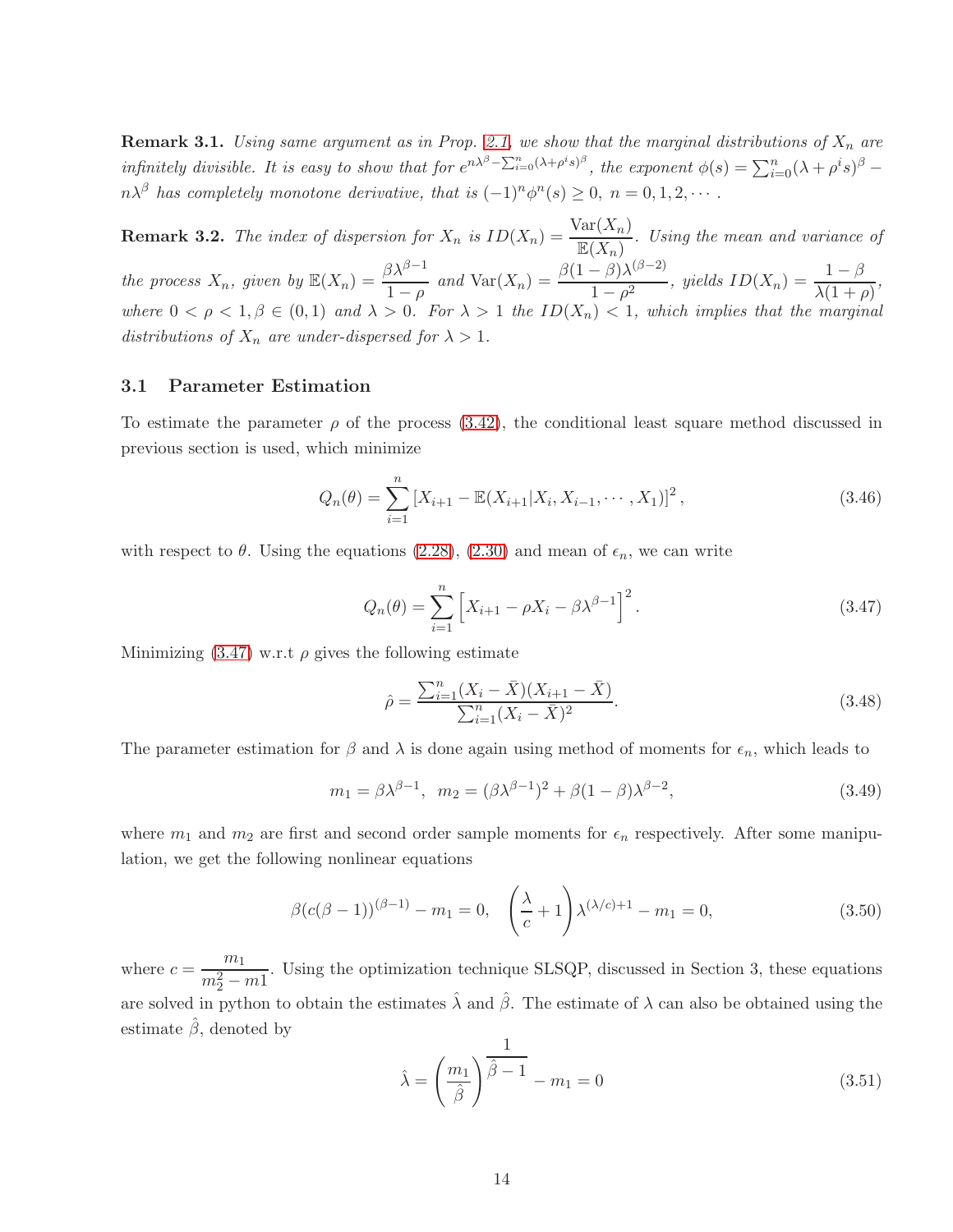### 3.2 Simulation Study and Real Data Application

To check the performance of the estimation method, we use simulated dataset. Using the method discussed in Ridout [\[17\]](#page-18-10), we simulate an independent sample of size 10,000 for error term using the Laplace transform of positive tempered stable random variable defined in [\(2.4\)](#page-2-3). Then we recursively simulate AR(1) series by using fixed value of  $\rho$  and letting  $\epsilon_0 = X_0$ . The performance of the estimation method for three different sets of parameters is summarized in Table 3. The sample trajectory for  $AR(1)$ process with tempered stable innovations is given in Fig. 4. Further, to assess the performance of the estimation method, box plots of the estimated parameters  $\hat{\rho}, \hat{\beta}$  and  $\hat{\lambda}$  are plotted by taking multiple simulated random samples of innovations and generating multiple  $AR(1)$  time-series. Here we generate 1000 samples each of length $n = 10,000$  for  $\rho = 0.9, \beta = 0.5$  and  $\lambda = 2$  and estimate parameters for each sample. The box plot of estimated parameters is shown in Fig. 5.

|                        | Actual                                 | Estimated                                                                                                     |
|------------------------|----------------------------------------|---------------------------------------------------------------------------------------------------------------|
| $\vert$ Case 1 $\vert$ | $\rho = 0.9, \lambda = 1, \beta = 0.5$ | $\hat{\rho} = 0.8909, \lambda = 1.01, \hat{\beta} = 0.5002$                                                   |
| $\vert$ Case 2 $\vert$ | $\rho = 0.8, \lambda = 2, \beta = 0.7$ | $\hat{\rho} = 0.804, \lambda = 2.037, \beta = 0.69$                                                           |
|                        |                                        | Case 3 $\ \rho = 0.75, \lambda = 1.5, \beta = 0.9 \ \hat{\rho} = 0.75131, \lambda = 1.56, \hat{\beta} = 0.89$ |

Table 3: Actual and estimated parameters values for different choices of parameters



Figure 4: Sample path of  $AR(1)$  process with tempered stable innovations

Real Data Application: The power consumption data during the time of COVID-19 is extracted from Kaggle. The data contains the state-wise power consumption in India during the time period 2nd Jan 2019 till 23rd May 2020 that is for a period of 17 months and each data-point represents the power consumption at that time in Mega Units (MU). Here we are working on the data during the period 14th April 2019 till 29th April 2020 for the Indian state Arunachal Pradesh. The sample path of the data is plotted in Fig. 6.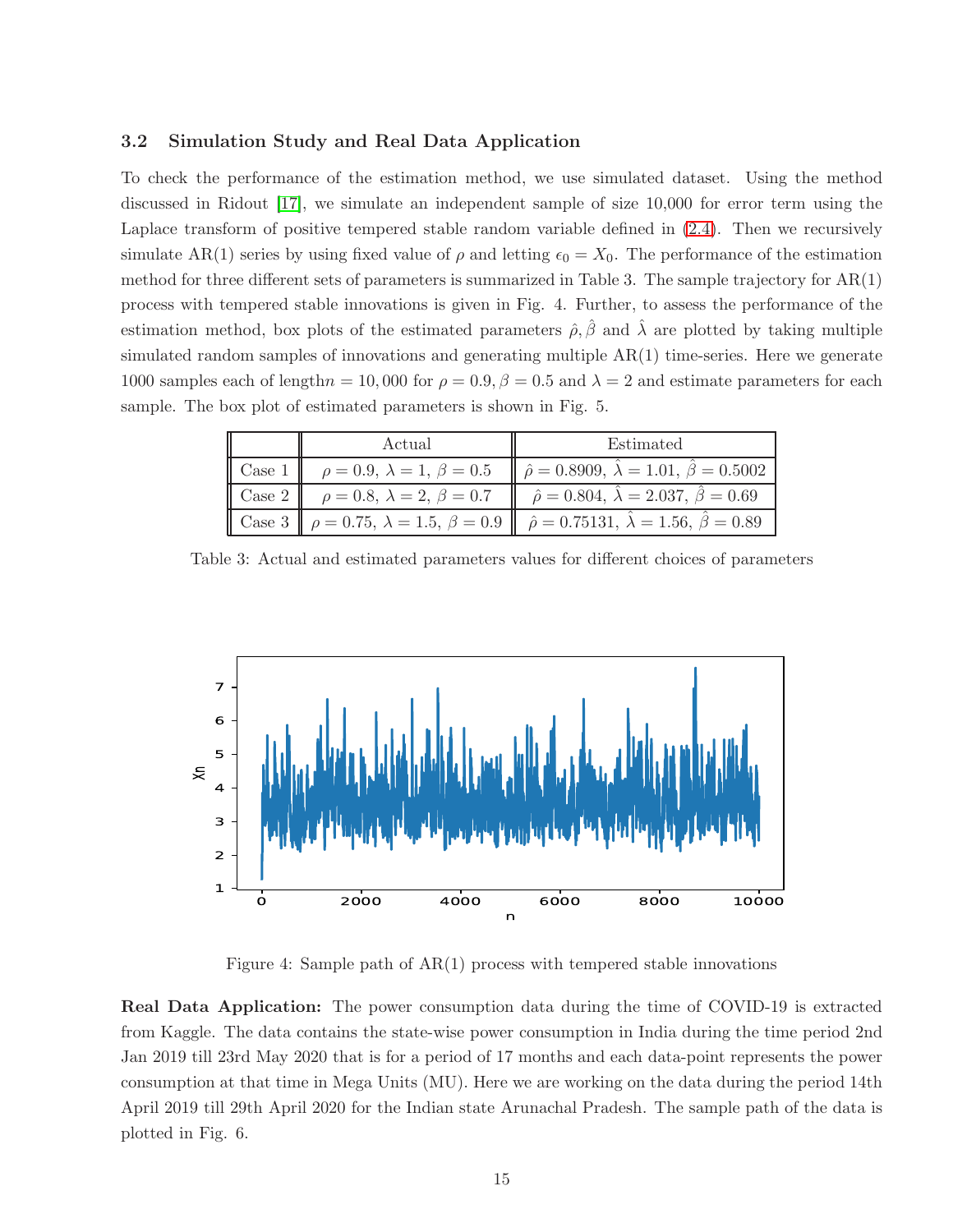

Figure 5: Sample path of AR(1) process with tempered stable innovations



Figure 6: The power consumption time-series of Arunachal Pradesh

By simply looking at the data we can visualize the stationarity with some sharp spikes suggesting non-Gaussian behaviour. We have applied Augmented Dickey–Fuller (ADF) test to check the stationarity of the data and the p-value comes out to be less than 0.05 which indicates that the null hypothesis of ADF test is rejected at 5% significance level and implies that the data is stationary. To determine the appropriate time series model, ACF and PACF plots are given in Fig. 7 and Fig. 8 respectively which determines the appropriate time series model with significant lag.

Clearly PACF plot for the dataset is significant till lag 1 and the ACF plots tails off, this means that AR(1) model would be a good fit for this data. We assume that the innovation term  $\epsilon_n$  follows one sided tempered stable distribution. We fit the proposed AR(1) model with tempered stable distribution on the dataset. The estimated parameters using the above described methods are  $\hat{\beta} = 0.91, \hat{\lambda} = 2.9$  and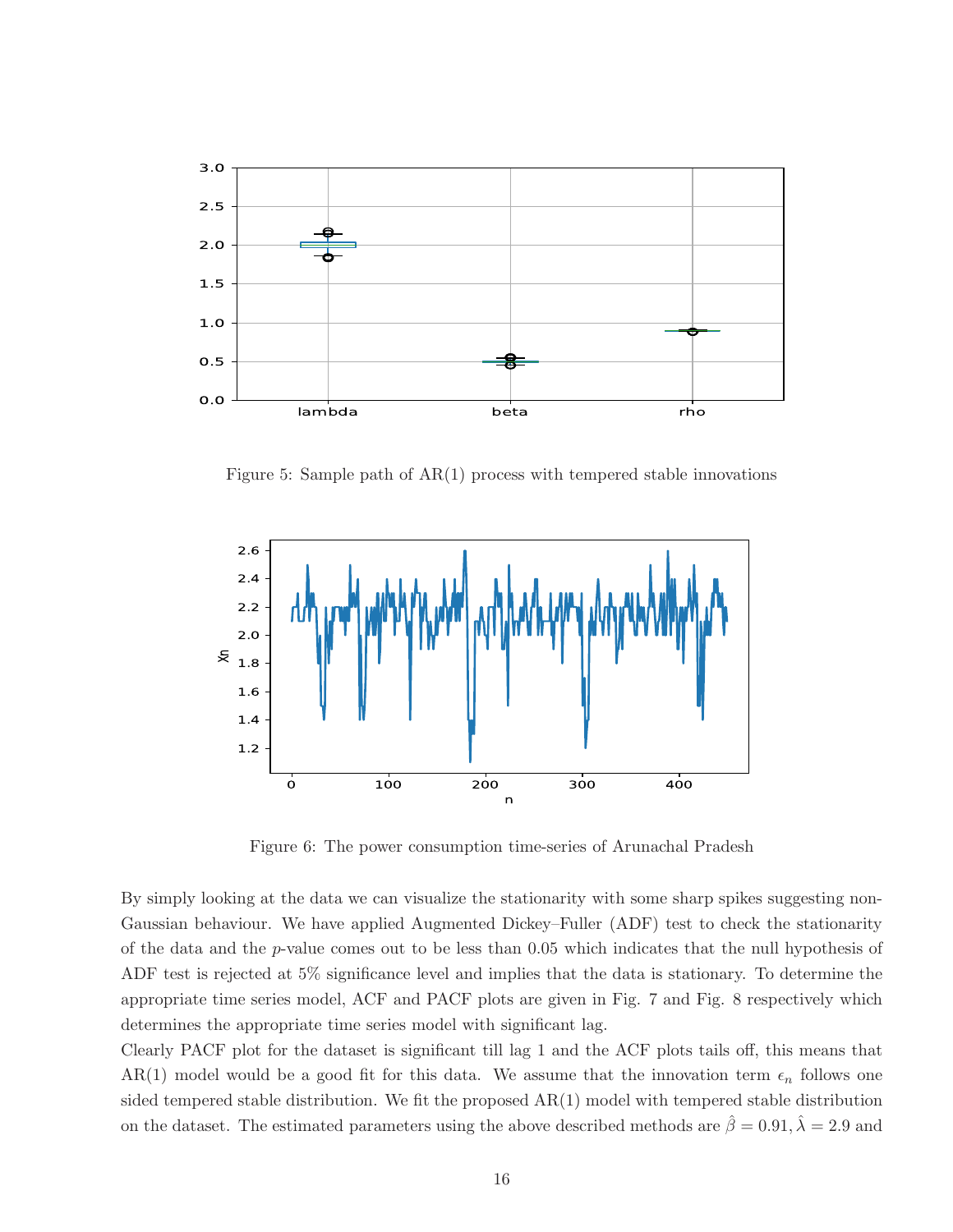

Figure 7: ACF plot of data.



Figure 8: PACF plot of data.

 $\hat{\rho} = 0.60$ . Using these estimated values, we simulate a dataset to assess the accuracy of the results. We simulate a data sample for  $\hat{\lambda} = 2.8$  and  $\hat{\beta} = 0.92$ . Considering the relation  $\epsilon_n = X_n - \rho X_{n-1}$  generates a dataset for the innovation term. To check whether both the simulated data using estimated parameters values and the actual data set follow same distribution or not we use two sample Kolmogorov–Smirnov  $(K-S)$  test and Mann–Whitney U test. The two sample K-S and Mann–Whitney U test both are non parametric tests which compare the distribution of two datasets. The two sample K-S test gives a p-value 0.056 and Mann–Whitney U test gives the p-value 0.377. Thus the null hypothesis for both the tests are accepted at 5% level of significance. This indicates that both the samples are from same distributions. Hence it is appropriate to model the considered power consumption time-series using AR(1) model with positive tempered stable innovations.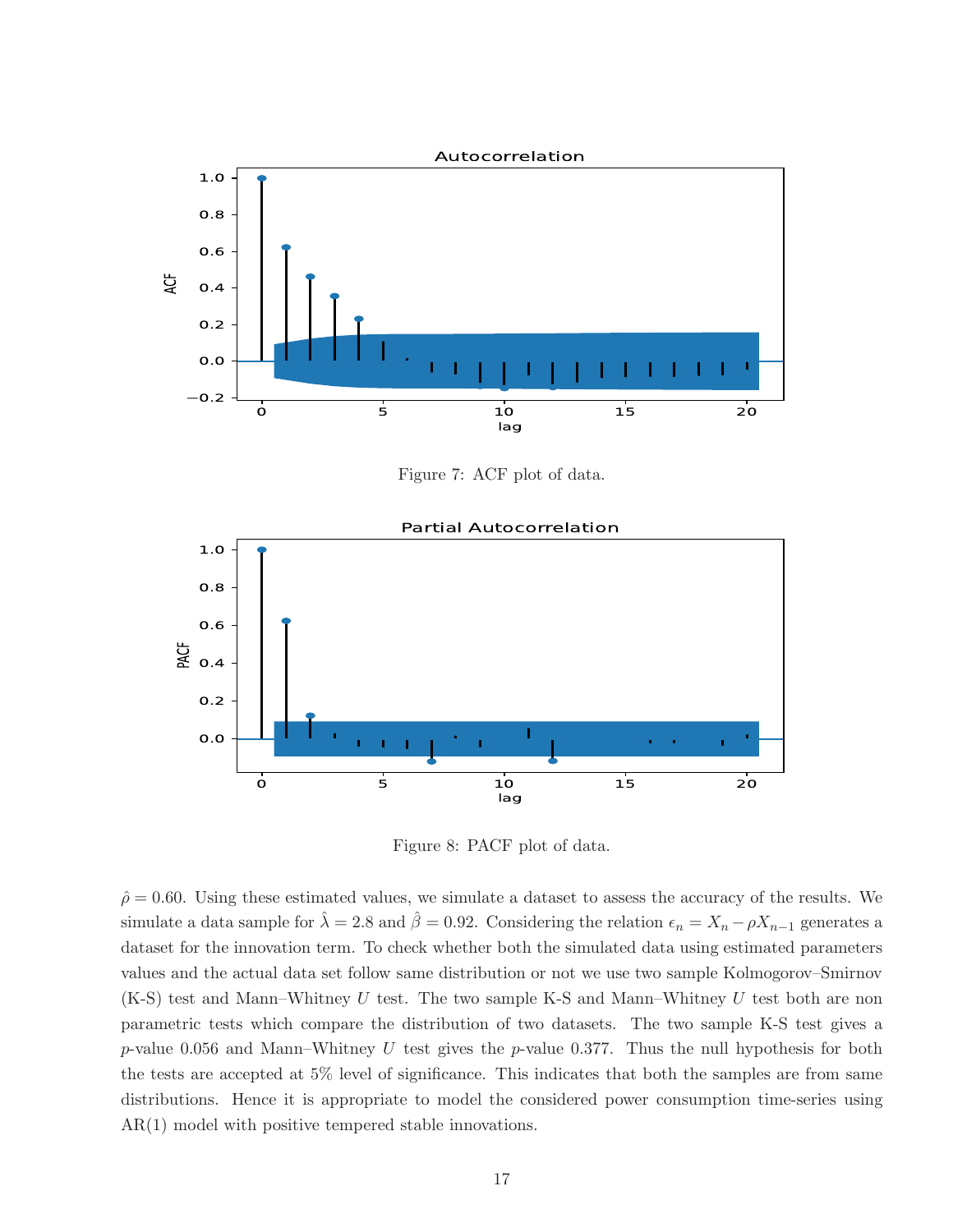## 4 Conclusions

We introduced two kinds of tempered stable autoregressive models. The first model denoted by TAR(1) has one-sided tempered stable marginals. The second model discussed in Section 3 has one-sided tempered stable innovations. Autoregressive models with positively distributed innovations are quite common in literature for example inverse Gaussian, Gamma and one-sided stable are used. The autoregressive model with one-sided tempered stable innovations generalizes the inverse Gaussian and positive stable innovations based autoregressive models. We provide the parameter estimation method of the introduced model and assess the efficacy using simulated data. Further, we show the applicability of the introduced model on real life power consumption data. We hope that introduced models will be helpful in modeling of several real life series emerging from different areas like finance, economics, natural hazards, power consumption and others.

Acknowledgments: N.B. would like to thank Ministry of Education (MoE), India for supporting her PhD research. Further, A.K. would like to express his gratitude to Science and Engineering Research Board (SERB), India for the financial support under the MATRICS research grant MTR/2019/000286.

# <span id="page-17-3"></span>References

- <span id="page-17-5"></span>[1] B. Abraham and N. Balakrishna, Inverse Gaussian Autoregressive Models, J. Time Series Anal  $20(6)(1999)$ , pp. 605-618.
- [2] D. Applebaum, Lévy Processes and Stochastic Calculus, Cambridge, Cambridge University Press, 2004.
- <span id="page-17-2"></span>[3] R. Cont and P. Tankov, 2004. Financial Modeling with Jump Processes, Chapman & Hall CRC Press, Boca Raton, 2004.
- <span id="page-17-4"></span>[4] L.S. Dewald and P.A.W. Lewis, A new Laplace second-order autoregressive time series model- $NLAR(2)$ . IEEE Trans. Inf. Theory 31(1985), pp. 645–51.
- <span id="page-17-6"></span>[5] W. Feller, Introduction to Probability Theory and its Applications Vol. II. (2 Ed.), New York, John Wiley, 1971.
- <span id="page-17-1"></span>[6] Z. Fu, G. Liu, and L. Guo, Sequential Quadratic Programming Method for Nonlinear Least Squares Estimation and Its Application, Math. Probl. Eng. 2019(2019), pp. 1-8.
- <span id="page-17-0"></span>[7] D.P. Gaver and P.A.W. Lewis, First order autoregressive gamma sequences and point processes, Adv. in Appl. Probab. 12(03)(1980), pp. 727-745.
- [8] G. Grunwald, R. Hyndman, and L. Tedesco, A unified view of linear AR(1) models, Clayton, D.P. Monash University, 1996.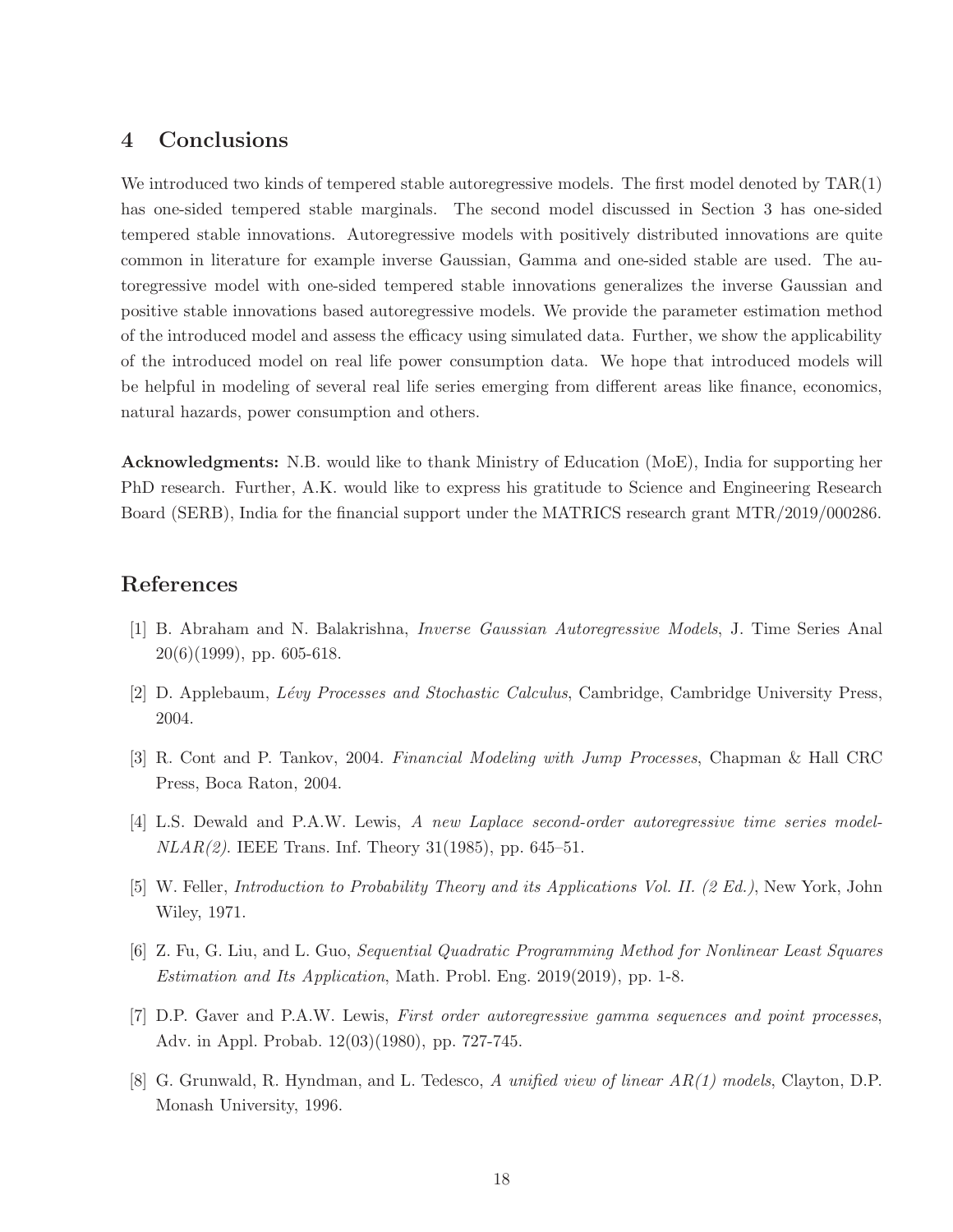- <span id="page-18-8"></span>[9] J. Ilow and D. Hatzinakos, Applications of the empirical characteristic function to estimation and detection problems, Signal Processing  $65(2)(1998)$ , pp. 199-219.
- [10] L.A. Klimko and P.I. Nelson, On Conditional Least Squares Estimation for Stochastic Processes, Ann. Statist. 6(3)(1978), pp. 629-642.
- <span id="page-18-4"></span>[11] P. Kruczek, A. Wylomanska, M. Teuerle, and J. Gajda, Modified Yule-Walker method for α-stable time series models, Phys. A. 469(2017), pp. 588-603.
- <span id="page-18-1"></span>[12] A. Kumar and P. Vellaisamy, Inverse tempered stable subordinator. Statist. Probab. Lett. 103(2011), pp. 134-141.
- <span id="page-18-3"></span>[13] A. J. Lawrance and P.A.W. Lewis, The exponential autoregressive-moving average process  $EARMA(p,q)$ , J. R. Statist. Soc. B. 42(1980), pp. 150-161.
- <span id="page-18-0"></span>[14] M.M. Meerschaert, E. Nane, and P. Vellaisamy, Transient anamolous subdiffusions on bounded domains, Proc. Amer. Math. Soc. 141(2013), pp. 699-710.
- <span id="page-18-9"></span>[15] E. Omeya, S. V. Gulcka, and R. Vesilo, Semi-heavy tails, Lith. Math. J. 58(2018), pp. 480-499.
- <span id="page-18-10"></span>[16] K. Pearson, Contributions to the mathematical theory of evolution, Proceedings of the Royal Society of London 54(1894), pp. 329-333.
- <span id="page-18-5"></span>[17] M.S. Ridout, Generating random numbers from a distribution specified by its Laplace transform, Stat. Comput. 19(4)(2008), pp. 439-450.
- <span id="page-18-2"></span>[18] J. Rosiński, *Tempering stable processes*, Stochastic. Process. Appl. 117(2007), pp. 677-707.
- [19] G. Samorodnitsky and M.S. Taqqu, Stable Non-Gaussian Random Processes, Boca Raton, Chapman and Hall, 1994.
- <span id="page-18-7"></span>[20] K-I. Sato, Lévy processes and infinitely divisible distributions, Cambridge, Cambridge University Press, 1999.
- <span id="page-18-6"></span>[21] J.L. Schiff, The Laplace Transform: Theory and Applications, New York, Springer-Verlag, 1999
- [22] V.V. Uchaikin and V.M. Zolotarev, Chance and Stability. Utrecht, VSP, 1999.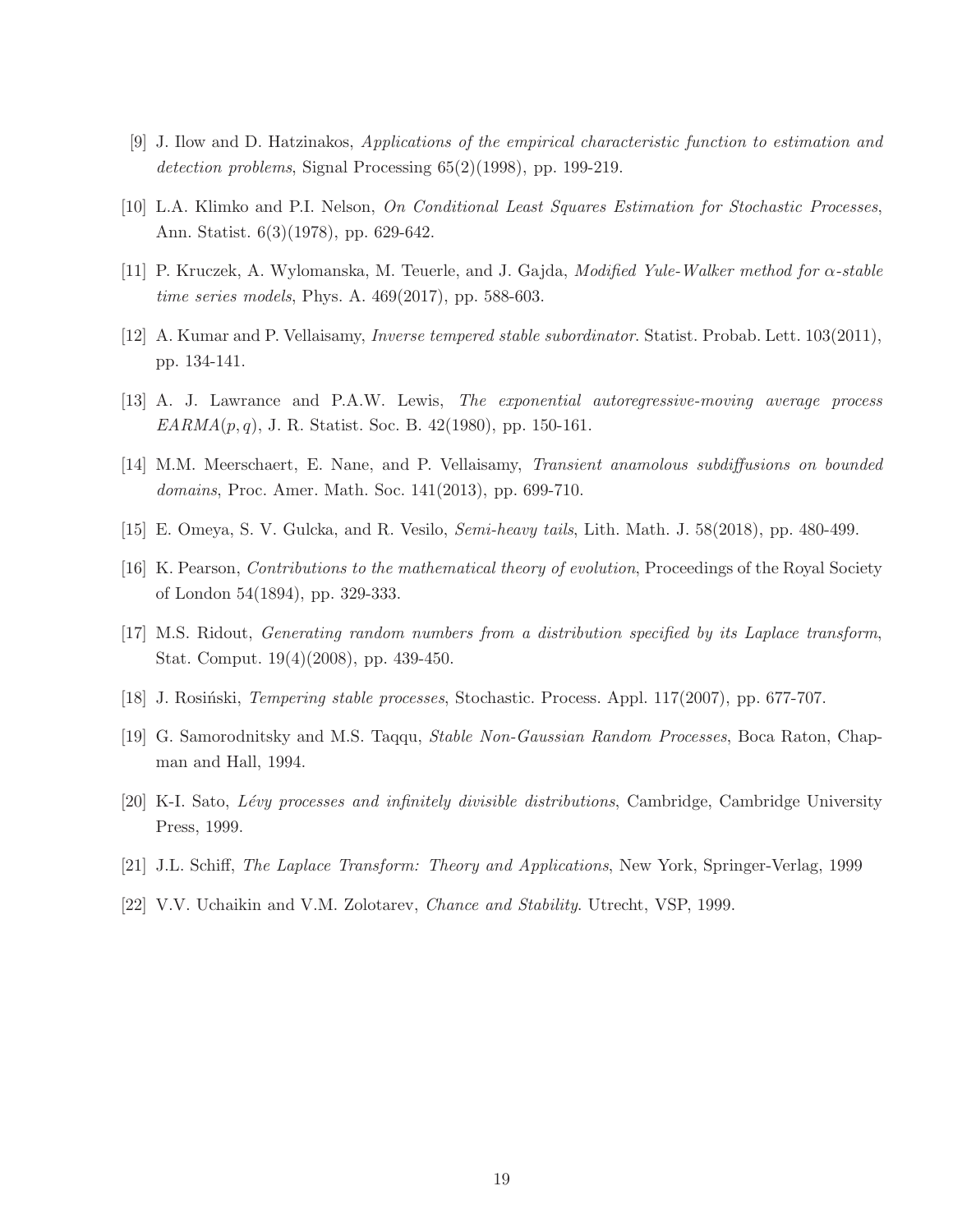This figure "Contour2.png" is available in "png" format from:

<http://arxiv.org/ps/2106.03187v2>